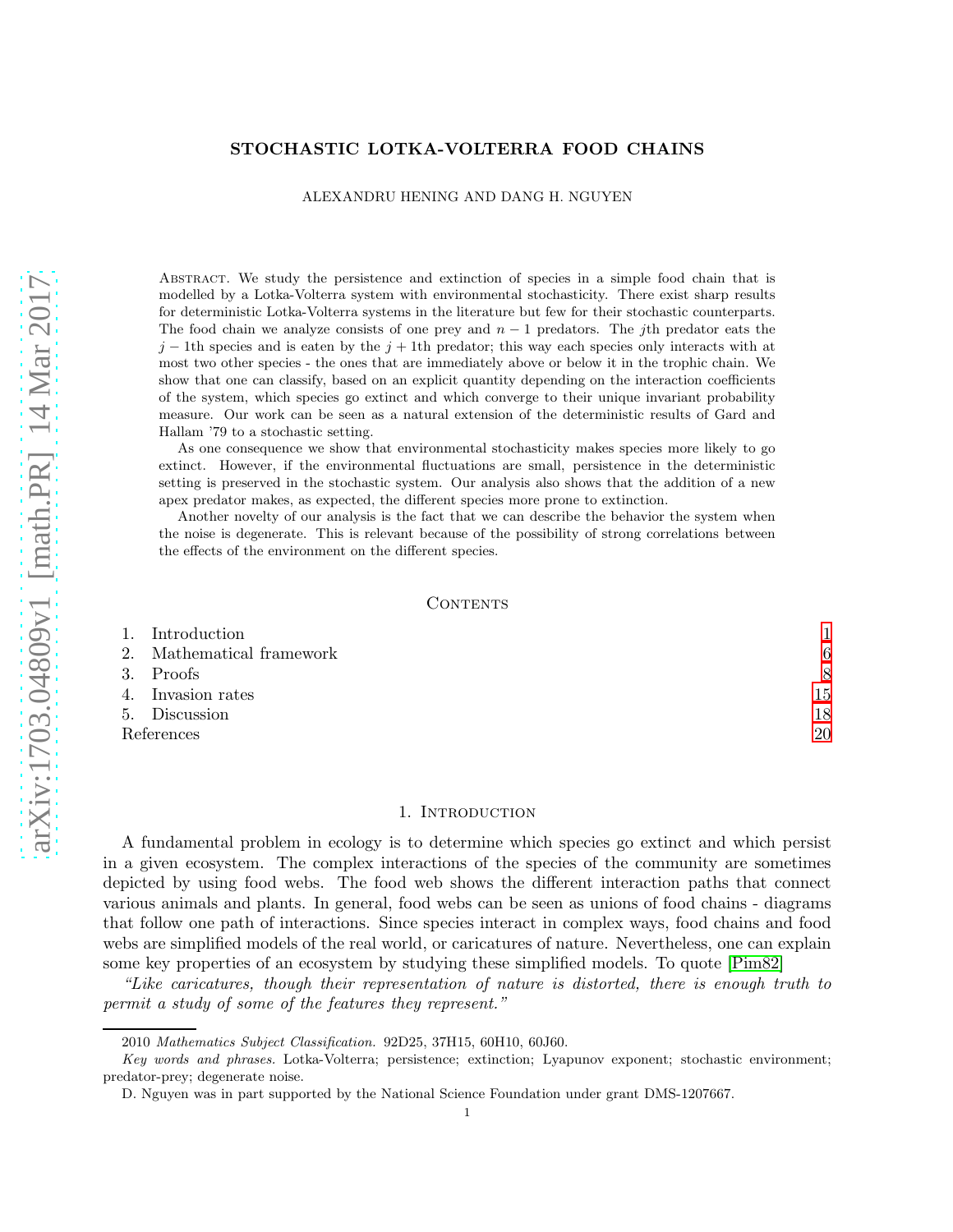One well-known model for the interaction of a predator and its prey, the Lotka-Volterra model, has been developed by [\[Lot25\]](#page-20-1) and [\[Vol28\]](#page-21-0). Even though the model of [\[Lot25\]](#page-20-1) and [\[Vol28\]](#page-21-0) is for one predator and one prey one can easily extend it to food chains of any length. Many of the food chain models studied in the literature are deterministic and of Lotka-Volterra type. [\[GH79\]](#page-20-2) give criteria for persistence and extinction for Lotka-Volterra food chains while the global stability of nonnegative equilibrium points is studied by [\[So79,](#page-20-3) [Har79\]](#page-20-4). More general deterministic food-chains have been analyzed by [\[Gar80,](#page-20-5) [FS85\]](#page-20-6).

In this paper we analyse simple food chains of arbitrary length. We assume that there is only one species at each trophic level and that each species eats only the one on the adjacent lower trophic level. Furthermore, the ecosystem is supposed to have no immigration or emigration.

Our starting point will be the deterministic Lotka-Volterra system (which has been studied by [\[GH79\]](#page-20-2))

<span id="page-1-0"></span>
$$
dx_1(t) = x_1(t)(a_{10} - a_{11}x_1(t) - a_{12}x_2(t)) dt
$$
  
\n
$$
dx_2(t) = x_2(t)(-a_{20} + a_{21}x_1(t) - a_{23}x_3(t)) dt
$$
  
\n
$$
\vdots
$$
  
\n
$$
dx_{n-1}(t) = x_{n-1}(t)(-a_{n-1,0} + a_{n-1,n-2}x_{n-2}(t) - a_{n-1,n}x_n) dt
$$
  
\n
$$
dx_n(t) = x_n(t)(-a_{n0} + a_{n,n-1}x_{n-1}(t)) dt.
$$

The quantities  $(x_1(t), \ldots, x_n(t))$  represent the densities of the *n* species at time  $t \geq 0$ . In this model  $x_1$  describes a prey species, which is at the bottom of the food chain. The next  $n-1$ species are predators. Species 1 has a per-capita growth rate  $a_{10} > 0$  and its members compete for resources according to the intra-competition rate  $a_{11} > 0$ . Predator species j has a death rate  $-a_{j0} < 0$ , preys upon species  $j-1$  at rate  $a_{j,j-1} > 0$  and is preyed upon by predator  $j+1$  at rate  $a_{j,j+1} > 0$ . The last species,  $x_n$ , is considered to be the apex predator of the food chain.

**Remark 1.1.** We note that the above system ignores the intraspecies competition between predators of the same species. The analysis for the setting with intraspecies competituon is different and will be the subject of the future paper [\[HN17\]](#page-20-7).

In the deterministic setting one says that the system [\(1.1\)](#page-1-0) is *persistent* if each solution of  $\mathbf{x}(t)$  =  $(x_1(t),...,x_n(t))$  with  $\mathbf{x}(0) \in \mathbb{R}^{n,\circ}_+ := \{(y_1,...,y_n) : y_i > 0, i = 1,...,n\}$  satisfies

$$
\limsup_{t\to\infty}x_i(t)>0, i=1,\ldots,n.
$$

Species i goes extinct if

$$
\lim_{t \to \infty} x_i(t) = 0.
$$

[\[GH79\]](#page-20-2) are able to prove using ODE and dynamical systems techniques that the persistence or extinction of [\(1.1\)](#page-1-0) can be determined using a single parameter which depends on the interaction coefficients  $(a_{ij})$ . Define

<span id="page-1-1"></span>
$$
(1.2) \qquad \kappa(n) = \kappa = a_{10} - \frac{a_{11}}{a_{21}} \left[ a_{20} + \sum_{j=2}^k \left( \prod_{i=2}^j \frac{a_{2i-2,2i-1}}{a_{2i,2i-1}} \right) a_{2j,0} \right] - \sum_{j=1}^l \left( \prod_{i=1}^j \frac{a_{2i-1,2i}}{a_{2i+1,2i}} \right) a_{2j+1,0}
$$

where

$$
k = \begin{cases} n/2, & \text{if } n \text{ even} \\ (n-1)/2, & \text{if } n \text{ odd} \end{cases}
$$

and

$$
l = \begin{cases} n/2 - 1, & \text{if } n \text{ even} \\ (n - 1)/2, & \text{if } n \text{ odd.} \end{cases}
$$

The following theorem is one of the main results of [\[GH79\]](#page-20-2).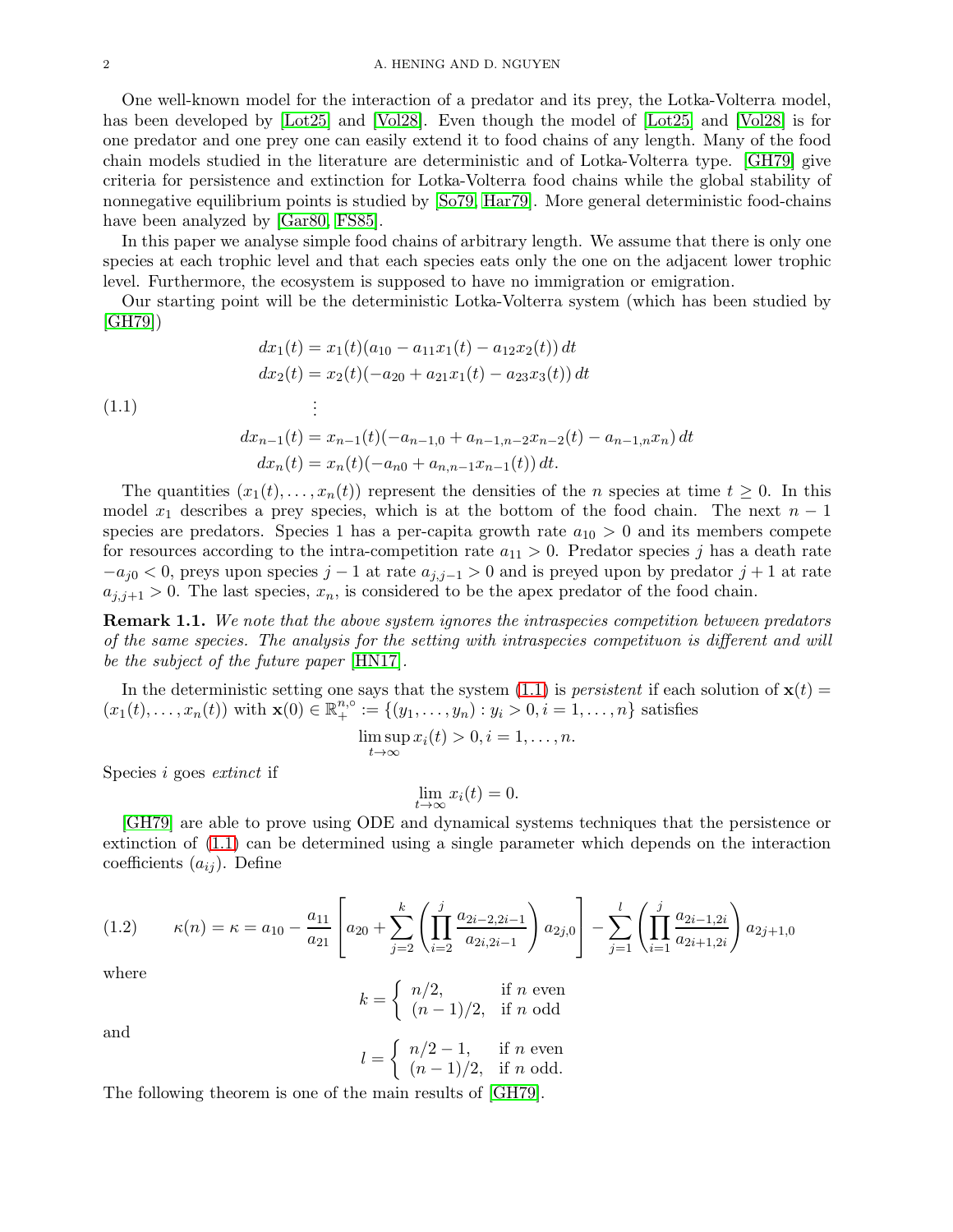**Theorem 1.1.** The food chain modelled by [\(1.1\)](#page-1-0) is persistent when  $\kappa(n) > 0$ ; it is not persistent (that is, some species go extinct) if  $\kappa(n) < 0$ .

In nature, the dynamics of species is inherently stochastic due to the random fluctuations of the environmental factors. The combined effects of biotic interactions and environmental fluctuations are key when trying to determine species richness. Sometimes biotic effects can result in species going extinct. However, if one adds the effects of a random environment extinction might be reversed into coexistence. In other instances deterministic systems that coexist become extinct once one takes into account environmental fluctuations. A successful way of studying this interplay is modelling the populations as discrete or continuous time Markov processes and looking at the long-term behavior of these processes([\[Che00,](#page-19-1) [ERSS13,](#page-19-2) [EHS15,](#page-19-3) [LES03,](#page-20-8) [SLS09,](#page-20-9) [SBA11,](#page-20-10) [BEM07,](#page-19-4) [BS09,](#page-19-5) [BHS08,](#page-19-6) [CM10,](#page-19-7) [CCL](#page-19-8)<sup>+</sup>09...

In order to take into account environmental fluctuatuons and their effect on the persistence or extinction of species one approach is to study systems that have random environmental perturbations. This can be done by studying stochastic differential equations that arise by adding noise to ordinary differential equations. For *compact* state spaces [\[SBA11\]](#page-20-10) provide results for persistence. These results have been generalized by [\[HN16\]](#page-20-11) where the authors show how, under some natural assumptions, one can characterize the coexistence and extinction of species living on *non*compact state spaces. Some of these results hold not only for stochastic differential equations but also for stochastic difference equations (see [\[SBA11\]](#page-20-10), piecewise deterministic Markov processes (see [\[HN16,](#page-20-11) [BL16\]](#page-19-9)) and for general Markov processes (see [\[Ben16\]](#page-19-10)).

A natural stochastic analogue of [\(1.1\)](#page-1-0) is the system

<span id="page-2-0"></span>
$$
dX_1(t) = X_1(t)(a_{10} - a_{11}X_1(t) - a_{12}X_2(t)) dt + X_1(t) dE_1(t)
$$
  
\n
$$
dX_2(t) = X_2(t)(-a_{20} + a_{21}X_1(t) - a_{23}X_3(t)) dt + X_2(t) dE_2(t)
$$
  
\n(1.3)  
\n
$$
\vdots
$$
  
\n
$$
dX_{n-1}(t) = X_{n-1}(t)(-a_{n-1,0} + a_{n-1,n-2}X_{n-2}(t) - a_{n-1,n}X_n) dt + X_{n-1}(t) dE_{n-1}(t)
$$
  
\n
$$
dX_n(t) = X_n(t)(-a_{n0} + a_{n,n-1}X_{n-1}(t) + X_n(t) dE_n(t)
$$

where  $\mathbf{E}(t) = (E_1(t), \dots, E_n(t))^T = \Gamma^\top \mathbf{B}(t)$  for an  $n \times n$  matrix  $\Gamma$  such that  $\Gamma^\top \Gamma = \Sigma = (\sigma_{ij})_{n \times n}$ and  $\mathbf{B}(t) = (B_1(t), \ldots, B_n(t))$  is a vector of independent standard Brownian motions. We denote by  $\delta^*$  the probability measure putting all of its mass at the origin  $(0, \ldots, 0)$ .

Remark 1.2. There are a few different ways to add stochastic noise to deterministic population dynamics. We assume that the environment mainly affects the growth/death rates of the populations. This way, the growth/death rates in an ODE (ordinary differential equation) model are replaced by their average values to which one adds a random noise fluctuation term. See [\[Tur77,](#page-20-12) [Bra02,](#page-19-11) [Gar88,](#page-20-13) [HNY16,](#page-20-14) [EHS15,](#page-19-3) [ERSS13,](#page-19-2) [SBA11,](#page-20-10) [HN16,](#page-20-11) [Gar84\]](#page-20-15) for more details.

Define the stochastic growth rate  $\tilde{a}_{10} := a_{10} - \frac{\sigma_{11}}{2}$  $\frac{11}{2}$  and the stochastic death rates  $\tilde{a}_{j0} := a_{j0} +$  $\sigma_{jj}$  $\frac{jj}{2}, j \geq 2$ . For fixed  $j \in \{1, \ldots, n\}$  we will see that the system

<span id="page-2-1"></span>
$$
-a_{11}x_1 - a_{12}x_2 = -\tilde{a}_{10}
$$
  
\n
$$
a_{21}x_1 - a_{23}x_3 = \tilde{a}_{20}
$$
  
\n
$$
\vdots
$$
  
\n
$$
a_{j-1,j-2}x_{j-2} - a_{j-1,j}x_j = \tilde{a}_{j-1,0}
$$
  
\n
$$
a_{j,j-1}x_{j-1} = \tilde{a}_{j0}
$$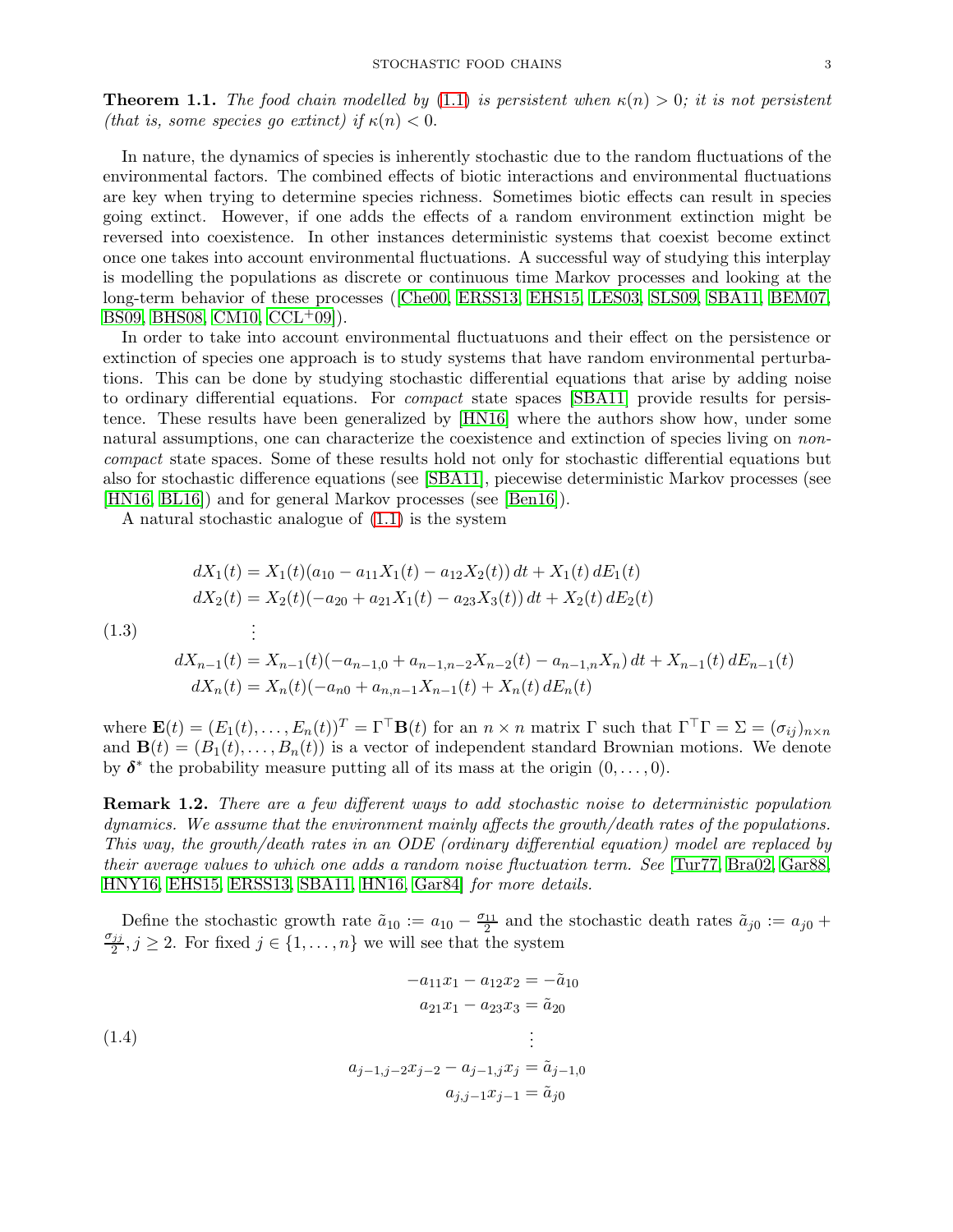is intricately related to the stationary distributions of [\(1.3\)](#page-2-0). It is easy to show that [\(1.4\)](#page-2-1) has a unique solution, say  $\left(x_1^{(j)}\right)$  $x_j^{(j)},\ldots,x_j^{(j)}$ j . Define

(1.5) 
$$
\mathcal{I}_{j+1} = -\tilde{a}_{j+1,0} + a_{j+1,j} x_j^{(j)}.
$$

We will show that when [\(1.4\)](#page-2-1) has a strictly positive solution the invasion rate of predator  $X_{j+1}$  in the habitat of  $(X_1, \ldots, X_j)$  is exactly  $\mathcal{I}_{j+1}$ . The invasion rate of of predator  $X_{j+1}$  is the asymptotic logarithmic growth  $\lim_{t\to\infty} \frac{\log X_{j+1}(t)}{t}$  when  $X_{j+1}$  is introduced at a low density in  $(X_1,\ldots,X_j)$ . We also set  $\mathcal{I}_1 := \tilde{a}_{10}$  to be the stochastic growth rate of the prey - this can be seen as the invasion rate of the prey into the habitat, when it is introduced at low densities.

Throughout the paper we define for  $j = 1, \ldots, n$ 

<span id="page-3-1"></span>
$$
\mathbb{R}^{(j)}_+ := \{ \mathbf{x} = (x_1, \dots, x_n) \in \mathbb{R}^n_+ : x_k = 0 \text{ for } j < k \le n \},
$$

and

$$
\mathbb{R}_{+}^{(j),\circ} := \{ \mathbf{x} = (x_1, \dots, x_n) \in \mathbb{R}_{+}^n : x_k > 0 \text{ for } k \leq j; x_k = 0 \text{ for } j < k \leq n \}.
$$

Remark 1.3. We will show in Section [3](#page-7-0) that [\(1.3\)](#page-2-0) has unique strong positive solutions. Furthermore, we show that if  $\mathbf{X} := (X_1, \ldots, X_n)$  has an invariant probability measure  $\pi$  on  $\mathbb{R}^{(j),\circ}_+$  then

$$
\mathbb{E}_{\pi}X_i = \int_{\mathbb{R}_+^n} x_i \pi(d\mathbf{x}) = x_i^{(j)} \text{ for } i \leq j.
$$

That is, the solution of [\(1.4\)](#page-2-1) is the vector  $(\mathbb{E}_{\pi}X_1,\ldots,\mathbb{E}_{\pi}X_i)$  of the expected values of  $(X_1,\ldots,X_i)$ at stationarity.

We define the stochastic analogue  $\tilde{\kappa}$  of  $\kappa$  via

<span id="page-3-0"></span>
$$
(1.6) \quad \tilde{\kappa}(n) = \tilde{\kappa} = \tilde{a}_{10} - \frac{a_{11}}{a_{21}} \left[ \tilde{a}_{20} + \sum_{j=2}^k \left( \prod_{i=2}^j \frac{a_{2i-2,2i-1}}{a_{2i,2i-1}} \right) \tilde{a}_{2j,0} \right] - \sum_{j=1}^l \left( \prod_{i=1}^j \frac{a_{2i-1,2i}}{a_{2i+1,2i}} \right) \tilde{a}_{2j+1,0}, k \ge 2.
$$

where

$$
k = \begin{cases} n/2, & \text{if } n \text{ even} \\ (n-1)/2, & \text{if } n \text{ odd} \end{cases}
$$

and

$$
l = \begin{cases} n/2 - 1, & \text{if } n \text{ even} \\ (n - 1)/2, & \text{if } n \text{ odd.} \end{cases}
$$

For notational simplicity we also define  $\tilde{\kappa}(1) := \tilde{a}_{10}$ .

**Remark 1.4.** By comparing equations [\(1.2\)](#page-1-1) and [\(1.6\)](#page-3-0) one notes that  $\tilde{\kappa}(n)$  is what one gets if one does the substitutions  $a_{i0} \mapsto \tilde{a}_{i0}, i = 1, \ldots, n$  in the expression for  $\kappa(n)$ . Note that

$$
\tilde{\kappa}(n) = \kappa(n) - \frac{1}{2}\sigma_{11} - \frac{a_{11}}{a_{21}} \left[ \frac{1}{2}\sigma_{22} + \sum_{j=2}^k \left( \prod_{i=2}^j \frac{a_{2i-2,2i-1}}{a_{2i,2i-1}} \right) \frac{\sigma_{2j,2j}}{2} \right] - \sum_{j=1}^l \left( \prod_{i=1}^j \frac{a_{2i-1,2i}}{a_{2i+1,2i}} \right) \frac{\sigma_{2j+1,2j+1}}{2} < \kappa(n).
$$

Furthermore, if we add one extra predator  $X_{n+1}$  to the food chain then one has

$$
\tilde{\kappa}(n+1) = \begin{cases}\n\tilde{\kappa}(n) - \left(\prod_{i=1}^{n/2} \frac{a_{2i-1,2i}}{a_{2i+1,2i}}\right) \tilde{a}_{n+1,0}, & \text{if } n \text{ even} \\
\tilde{\kappa}(n) - \frac{a_{11}}{a_{21}} \left(\prod_{i=1}^{(n+1)/2} \frac{a_{2i-2,2i-1}}{a_{2i,2i-1}}\right) \tilde{a}_{n+1,0}, & \text{if } n \text{ odd}\n\end{cases}
$$

and in particular  $\tilde{\kappa}(n+1) < \tilde{\kappa}(n)$ .

There are different concepts regarding the persistence and extinction of species. We review some of these below.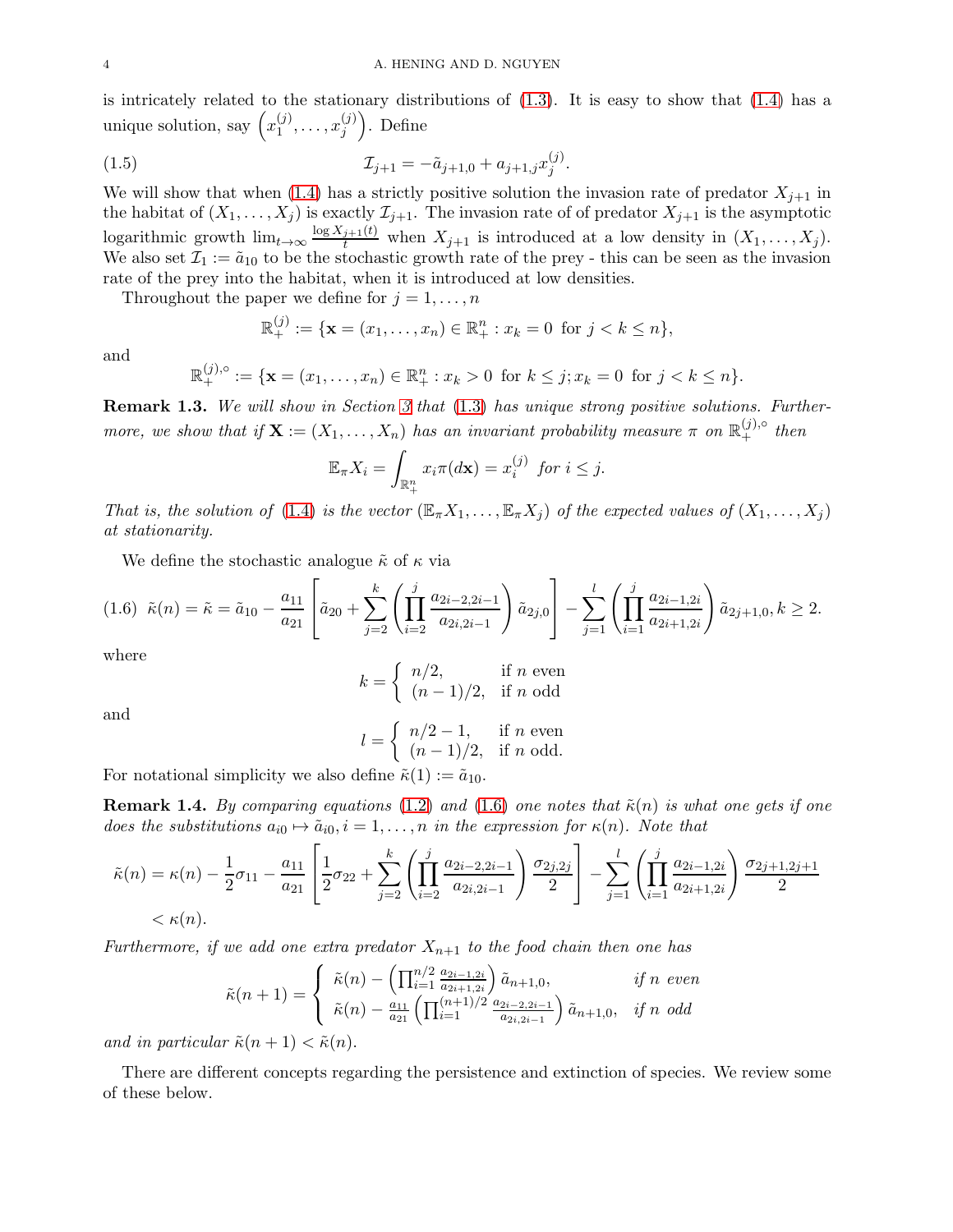**Definition 1.1.** The food chain  $X$  is strongly stochastically persistent if it has a unique invariant probability measure  $\pi^*$  on  $\mathbb{R}^{n,\circ}_+$  and

(1.7) 
$$
\lim_{t \to \infty} ||P_{\mathbf{X}}(t, \mathbf{x}, \cdot) - \pi^*(\cdot)||_{TV} = 0, \ \mathbf{x} \in \mathbb{R}^{n, \circ}_{+}
$$

where  $\|\cdot,\cdot\|_{TV}$  is the total variation norm and  $P_{\mathbf{X}}(t,\mathbf{x},\cdot)$  is the transition probability of  $(\mathbf{X}(t))_{t>0}$ .

**Definition 1.2.** The species  $X_k$  goes extinct if for all  $\mathbf{x} \in \mathbb{R}_+^{n,\circ}$ +

$$
\mathbb{P}_{\mathbf{x}}\left\{\lim_{t\to\infty}X_k(t)=0\right\}=1.
$$

**Definition 1.3.** The species  $X_k$  goes extinct weakly in mean if

$$
\lim_{t \to \infty} \frac{1}{t} \int_0^t \mathbb{E}_{\mathbf{x}} \left[ X_k(s) \right] ds = 0.
$$

**Definition 1.4.** The species  $X_k$  is weakly persistent in mean if

$$
\lim_{t \to \infty} \frac{1}{t} \int_0^t \mathbb{E}_{\mathbf{x}} \left[ X_k(s) \right] ds > 0.
$$

**Definition 1.5.** The species  $(X_1, \ldots, X_{j^*})$  are **time-average persistent in probability** if for any  $\varepsilon > 0$ , there exists a compact set  $K_{\varepsilon} \subset \mathbb{R}^{(j^*)\circ}_+$  such that

$$
\liminf_{t \to \infty} \frac{1}{t} \int_0^t \mathbb{P}_{\mathbf{x}} \left\{ (X_1(s), \dots, X_k(s)) \in K_{\varepsilon} \right\} ds \ge 1 - \varepsilon
$$

where  $\left(x_1^{(j^*)}\right)$  $x_1^{(j^*)}, \ldots, x_{j^*}^{(j^*)}$  ${j^* \choose j^*} \in \mathbb{R}_+^{(j^*),\circ}$  is the unique solution to [\(1.4\)](#page-2-1) with  $j = j^*$ 

We refer the reader to  $\lceil \text{Sch} 12 \rceil$  for a discussion of various forms of persistence. Having defined all the necessary concepts we can present the main result of this paper.

<span id="page-4-0"></span>**Theorem 1.2.** Assume that  $a_{11} > 0$  and  $\mathbf{X}(0) = \mathbf{x} \in \mathbb{R}_+^{n, \circ}$ .

(i) If  $\tilde{\kappa}(n) > 0$  the food chain **X** modelled by [\(1.3\)](#page-2-0) is time-average persistent in probability. Moreover,

$$
\lim_{t \to \infty} \frac{1}{t} \int_0^t \mathbb{E}_{\mathbf{x}} \left[ X_k(s) \right] ds = x_k^{(n)} > 0, k = 1, \dots, n
$$

where  $\left(x_1^{(n)}\right)$  $\mathbf{I}_{1}^{(n)},\ldots,\mathbf{I}_{n}^{(n)}$   $\in \mathbb{R}_{+}^{(n),\circ}$  is the unique solution of [\(1.4\)](#page-2-1) with  $j=n$ .

Moreover, if  $\Sigma$  is positive definite, then the food chain **X** is strongly stochastically persistent and converges to its unique invariant probability measure  $\pi^{(n)}$  on  $\mathbb{R}^{n,\circ}_+$ .

(ii) If there exists  $j^* < n$  such that  $\tilde{\kappa}(j^*) > 0$  and  $\tilde{\kappa}(j^*+1) \leq 0$  then the predators  $(X_{j^*+1}, \ldots, X_n)$ go weakly extinct in mean, that is

$$
\lim_{t \to \infty} \frac{1}{t} \int_0^t \mathbb{E}_\mathbf{x} \left[ X_k(s) \right] ds = 0, k > j^*.
$$

At the same time, the species  $(X_1, \ldots, X_{j^*})$  are time-average persistent in probability and

$$
\lim_{t \to \infty} \frac{1}{t} \int_0^t \mathbb{E}_\mathbf{x} \left[ X_k(s) \right] ds = x_k^{(j^*)} > 0, k \le j^*
$$

where  $\left(x_1^{(j^*)}\right)$  $x_1^{(j^*)}, \ldots, x_{j^*}^{(j^*)}$  $\begin{pmatrix} (j^*) \\ j^* \end{pmatrix} \in \mathbb{R}^{(j^*),\circ}_+$  is the unique solution to [\(1.4\)](#page-2-1) with  $j = j^*$ . (iii) If  $n = 2$  we can strengthen the extinction results as follows: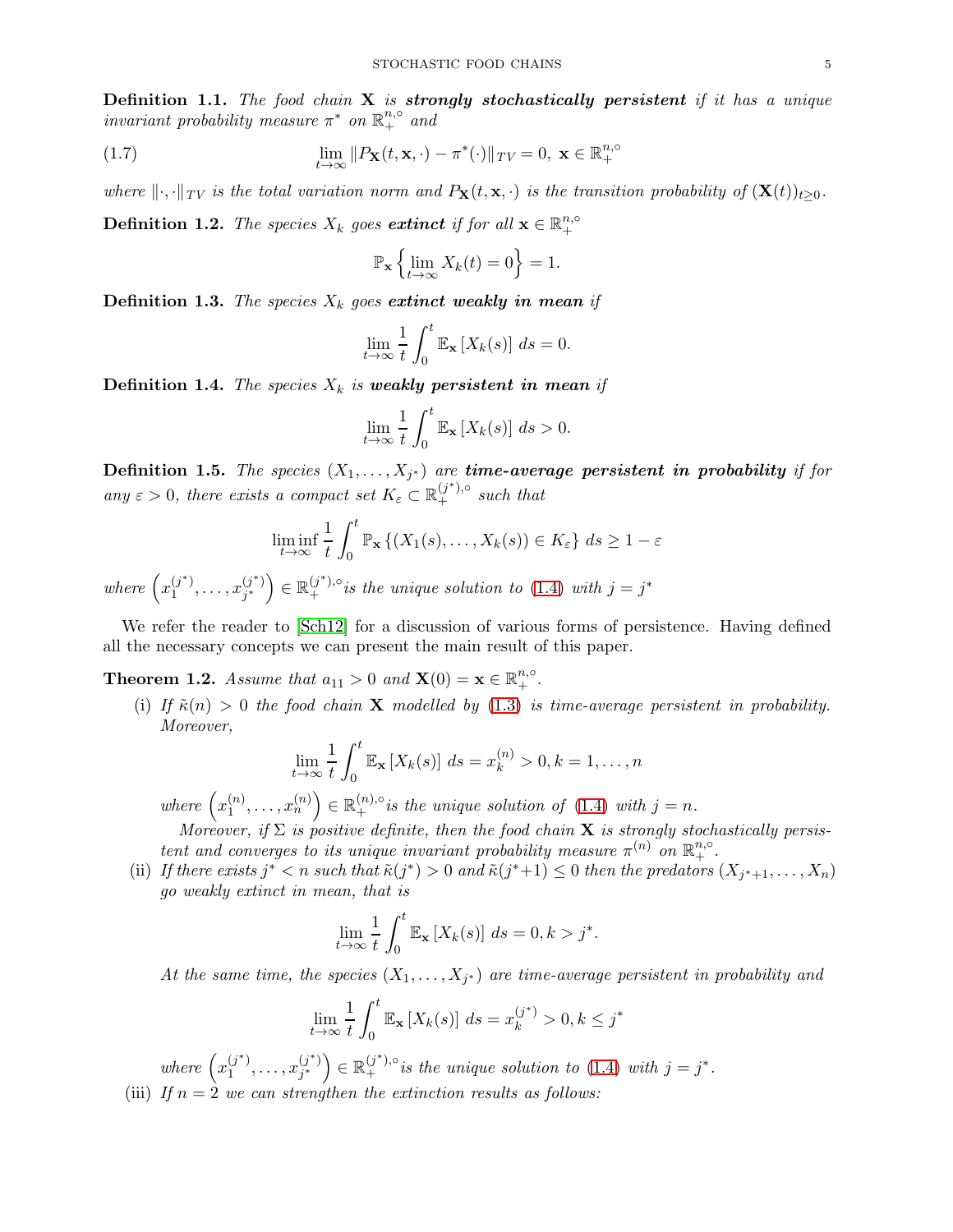$-If \,\mathcal{I}_1 \leq 0$  then for any  $\mathbf{X}(0) = \mathbf{x} \in \mathbb{R}^{n,\circ}_+$  we have that  $\mathbb{P}_\mathbf{x}$ -almost surely the randomized occupation measures  $(\tilde{\Pi}_t(\cdot))$ *t* $\geq 0$  converge weakly to  $\delta^*$  as  $t \to \infty$  and

$$
\mathbb{P}_{\mathbf{x}}\left\{\lim_{t\to\infty}\frac{\ln X_1(t)}{t}=\mathcal{I}_1=\tilde{a}_{10},\lim_{t\to\infty}\frac{\ln X_2(t)}{t}=-\tilde{a}_{20}\right\}=1.
$$

In particular,  $X_2$  goes extinct almost surely exponentially fast. If  $\mathcal{I}_1 < 0$  then we also have that  $X_1$  goes extinct almost surely exponentially fast.

 $-If\,\mathcal{I}_1>0$  and  $\mathcal{I}_2<0$  then for any  $\mathbf{X}(0)=\mathbf{x}\in\mathbb{R}^{n,\circ}_+$  we have that  $\mathbb{P}_\mathbf{x}$ -almost surely the randomized occupation measures  $(\tilde{\Pi}_t(\cdot))$ converge weakly, as  $t \to \infty$ , to the unique  $t \geq 0$ *invariant probability measure*  $\pi^{(1)}$  *on*  $\mathbb{R}^{(1),\circ}_+$  *and* 

$$
\mathbb{P}_{\mathbf{x}}\left\{\lim_{t\to\infty}\frac{\ln X_2(t)}{t}=\mathcal{I}_2\right\}=1
$$

so that  $X_2$  goes extinct almost surely exponentialy fast.

**Remark 1.5.** We note that by Theorem [1.2](#page-4-0) the food chain persists when  $\mathcal{I}_j > 0, j = 2, \ldots, n$  and goes weakly extinct when  $\mathcal{I}_{j^*+1} < 1$  for some  $j^* \leq n-1$ . It is key to note that  $\mathcal{I}_j$  is independent of the coefficients  $(a_{lm}), l > j.$ 

As such, if we add one extra predator at the top of the food chain the quantities  $\mathcal{I}_j > 0, j =$  $2, \ldots, n$  remain unchanged and we get one extra invasion rate  $\mathcal{I}_{n+1}$ . In this setting, when we have n predators, the system persists when  $\mathcal{I}_j > 0, j = 2, \ldots, n$  and  $\mathcal{I}_{n+1} > 0$  and goes extinct when  $I_{j^*+1}$  < 1 for some  $j^* \leq n$ . This means that the introduction of an apex predator makes extinction more likely.

**Remark 1.6.** Having  $\Sigma$  positive definite guarantees that the system [\(1.3\)](#page-2-0) is nondegenerate and that the noise is truly n dimensional. Otherwise the noise is degenerate.

Theorem [1.2](#page-4-0) extends previous results on stochastic Lotka-Volterra systems in two or three di-mensions (see [\[LB16,](#page-20-17) [HN16,](#page-20-11) [Rud03\]](#page-20-18)) to an n dimensional setting. We also generalize the work by [\[Gar84\]](#page-20-15) where the author gives sufficient conditions for stochastic boundedness persistence of stochastic Lotka-Volterra type food web models in bounded regions of state space. We note that the main results by [\[Gar84\]](#page-20-15) only say something about persistence until the first exit time of the process from a compact rectangular region  $R_{\gamma} \subset \mathbb{R}^{n,\circ}$ . Once the process exits the region, one cannot say whether the species persist or not. Partial results for the existence of invariant probability measures for stochastic Lotka-Volterra systems have been found in [\[Pol79\]](#page-20-19). However, these conditions are quite restrictive and impose artificial constraints on the interaction coefficients. In contrast, our results for persistence and extinction are sufficient and necessary. Moreover, based on which conditions are satisfied, we can say exactly which species persist and which go extinct.

## 2. Mathematical framework

<span id="page-5-0"></span>We rewrite [\(1.3\)](#page-2-0) as

(2.1) 
$$
dX_i(t) = X_i(t) f_i(\mathbf{X}(t)) dt + X_i(t) dE_i(t), \ i = 1, ..., n
$$

where  $\mathbf{X} := (X_1(t), \ldots, X_n(t))$ . This is a stochastic process that takes values in  $\mathbb{R}^{n, \circ}_+ := (0, \infty)^n$ . The random normalized occupation measures are defined as

<span id="page-5-1"></span>
$$
\widetilde{\Pi}_t(B) := \frac{1}{t} \int_0^t \mathbf{1}_{\{\mathbf{X}(s) \in \cdot\}} ds, \, t > 0, B \in \mathcal{B}(\mathbb{R}^{n, \circ}_+)
$$

where  $\mathcal{B}(\mathbb{R}^{n,\circ}_+)$  is the set of all Borel measurable subsets of  $\mathbb{R}^{n,\circ}_+$ . Note that  $\tilde{\Pi}_t(B)$  tells us the fraction of time the process **X** spends in the set B during the interval  $[0, t]$ .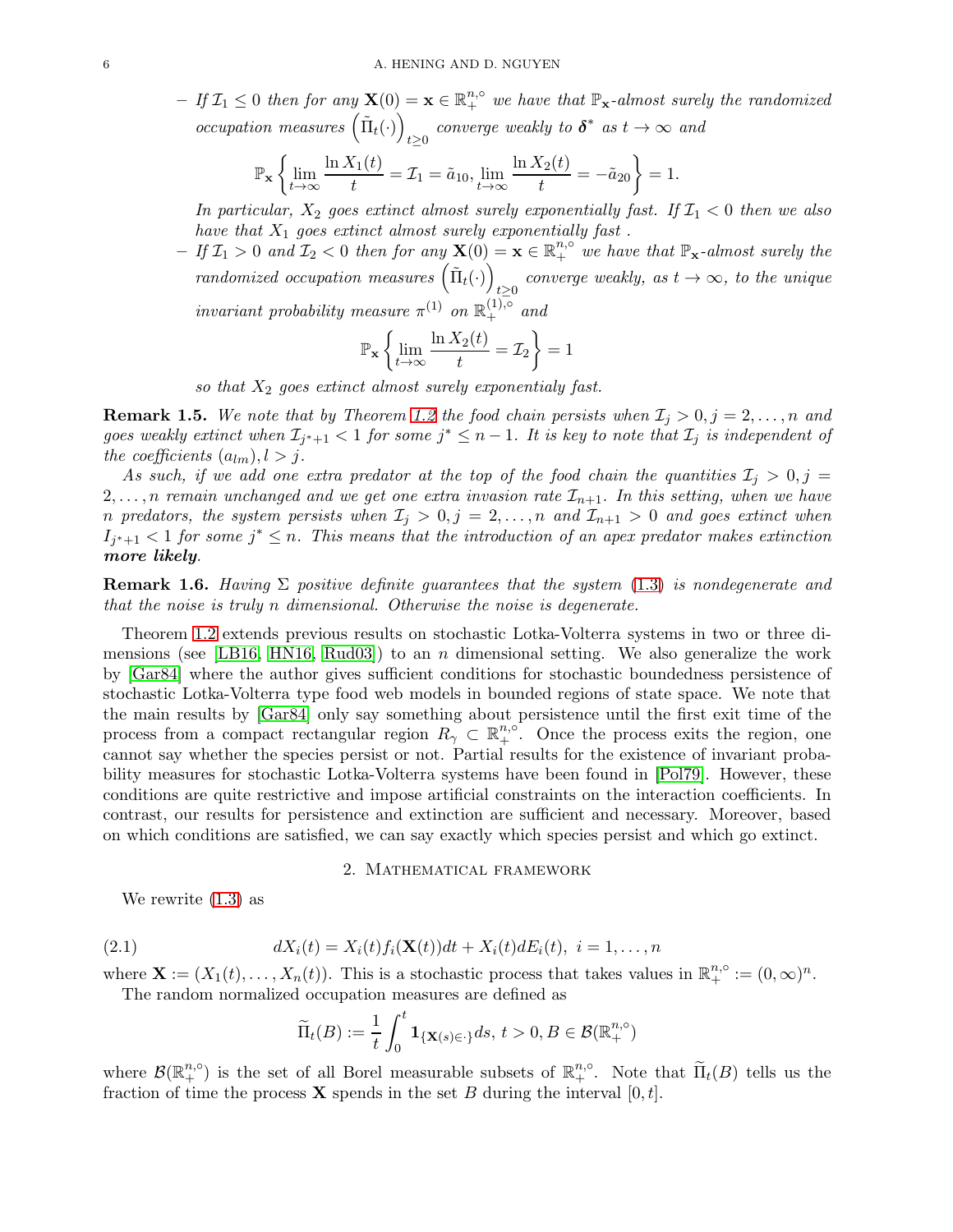Let  $M$  be the set of ergodic invariant probability measures of  $X$  supported on the boundary  $\partial \mathbb{R}^n_+ := \mathbb{R}^n_+ \setminus \mathbb{R}^{n,\circ}_+$ . For a subset  $\widetilde{\mathcal{M}} \subset \mathcal{M}$ , denote by Conv $(\widetilde{\mathcal{M}})$  the convex hull of  $\widetilde{\mathcal{M}}$ , that is the set of probability measures  $\pi$  of the form  $\pi(\cdot) = \sum_{\mu \in \widetilde{\mathcal{M}}} p_{\mu} \mu(\cdot)$  with  $p_{\mu} > 0$ ,  $\sum_{\mu \in \widetilde{\mathcal{M}}} p_{\mu} = 1$ .

Note that each subspace of  $\mathbb{R}^n_+$  of the form

$$
\{(x_1,\ldots,x_n)\in\mathbb{R}_+^n : x_i>0 \text{ for } i\in\{\tilde{n}_1,\ldots,\tilde{n}_k\}; \text{ and } x_i=0 \text{ if } i\notin\{\tilde{n}_1,\ldots,\tilde{n}_k\}\}
$$

for some  $\tilde{n}_1, \ldots, \tilde{n}_k \in \mathbb{N}$  satisfying  $0 < \tilde{n}_1 < \cdots < \tilde{n}_k \leq n$  is an invariant set for the process **X**.

As a result any ergodic measure  $\mu \in \mathcal{M}$  must be supported in a subspace of this form. More specifically, there exist  $0 < n_1 < \cdots < n_k \leq n$  (if  $k = 0$  there are no  $n_1, \ldots, n_k$ ) such that  $\mu(\mathbb{R}_{+}^{\mu,\circ})=1$  where <sup>+</sup> := {(x1, . . . , xn) ∈ R

$$
\mathbb{R}^{\mu}_{+} := \{(x_1, \dots, x_n) \in \mathbb{R}^n_{+} : x_i = 0 \text{ if } i \in I^c_{\mu}\}\
$$
  
for  $I_{\mu} := \{n_1, \dots, n_k\}, I^c_{\mu} := \{1, \dots, n\} \setminus \{n_1, \dots, n_k\},$   

$$
\mathbb{R}^{\mu, \circ}_{+} := \{(x_1, \dots, x_n) \in \mathbb{R}^n_{+} : x_i = 0 \text{ if } i \in I^c_{\mu} \text{ and } x_i > 0 \text{ if } x_i \in I_{\mu}\},
$$

and  $\partial \mathbb{R}^{\mu}_+ := \mathbb{R}^{\mu}_+ \setminus \mathbb{R}^{\mu,\circ}_+$ . For the Dirac-measure  $\delta^*$  concentrated at the origin 0, we have  $\mathcal{I}_{\delta^*} = \emptyset$ .

**Remark 2.1.** Note that  $Conv(M)$  is exactly the set of invariant probability measures of the process **X** supported on the boundary  $\partial \mathbb{R}^n_+$ .

For a probability measure  $\mu$  on  $\mathbb{R}^n_+$ , we define the *i*th Lyapunov exponent (when it exists) via (2.2)

$$
\int_{\mathbb{R}^n_+} \left( \tilde{a}_{10} - a_{11} x_1 - a_{12} x_2 \right) \mu(d\mathbf{x}) \n\qquad \text{if } j = 1,
$$
\n
$$
\int_{\mathbb{R}^n_+} \left( \tilde{a}_{10} + a_{11} x_1 - a_{12} x_2 \right) \mu(d\mathbf{x}) \n\qquad \text{if } j = n.
$$

<span id="page-6-0"></span>
$$
\lambda_j(\mu) := \int_{\mathbb{R}_+^n} \left( f_j(\mathbf{x}) - \frac{\sigma_{jj}}{2} \right) \mu(d\mathbf{x}) = \begin{cases} \int_{\mathbb{R}_+^n} (-\tilde{a}_{n0} + a_{n,n-1}x_{n-1}) \mu(d\mathbf{x}) & \text{if } j = n, \\ \int_{\mathbb{R}_+^n} (-\tilde{a}_{j,0} + a_{j,j-1}x_{j-1} - a_{j,j+1}x_{j+1}) \mu(d\mathbf{x}) & \text{otherwise.} \end{cases}
$$

**Remark 2.2.** To determine the Lyapunov exponents of an ergodic invariant measure  $\mu \in \mathcal{M}$ , one can look at the equation for  $\ln X_i(t)$ . An application of Itô's Lemma yields that

$$
\frac{\ln X_i(t)}{t} = \frac{\ln X_i(0)}{t} + \frac{1}{t} \int_0^t \left[ f_i(\mathbf{X}(s)) - \frac{\sigma_{ii}}{2} \right] ds + \frac{1}{t} \int_0^t dE_i(s).
$$

If **X** is close to the support of an ergodic invariant measure  $\mu$  for a long time  $t \gg 1$ , then

$$
\frac{1}{t} \int_0^t \left[ f_i(\mathbf{X}(s)) - \frac{\sigma_{ii}}{2} \right] ds
$$

can be approximated by the average with respect to  $\mu$ 

$$
\lambda_i(\mu) = \int_{\partial \mathbb{R}^n_+} \left( f_i(\mathbf{x}) - \frac{\sigma_{ii}}{2} \right) \mu(d\mathbf{x}).
$$

On the other hand, the term

$$
\frac{\ln X_i(0)}{t} + \frac{E_i(t)}{t}
$$

is negligible for large t since

$$
\mathbb{P}_{\mathbf{x}}\left\{\lim_{t\to\infty}\left(\frac{\ln X_i(0)}{t} + \frac{E_i(t)}{t}\right) = 0\right\} = 1.
$$

This implies that  $\lambda(\mu_i)$ ,  $i = 1, \ldots, n$  are the Lyapunov exponents of  $\mu$ .

**Remark 2.3.** Straightforward computations show that for all  $\mathbf{c} \in \mathbb{R}_{+}^{n,\circ}$  and  $\gamma_b > 0$ 

$$
\limsup_{\|x\|\to\infty}\left[\frac{\sum_{i}c_{i}x_{i}f_{i}(\mathbf{x})}{1+\sum_{i}c_{i}x_{i}}-\frac{1}{2}\frac{\sum_{i,j}\sigma_{ij}c_{i}c_{j}x_{i}x_{j}}{(1+\sum_{i}c_{i}x_{i})^{2}}+\gamma_{b}\left(1+\sum_{i}(|f_{i}(\mathbf{x})|)\right)\right]>0.
$$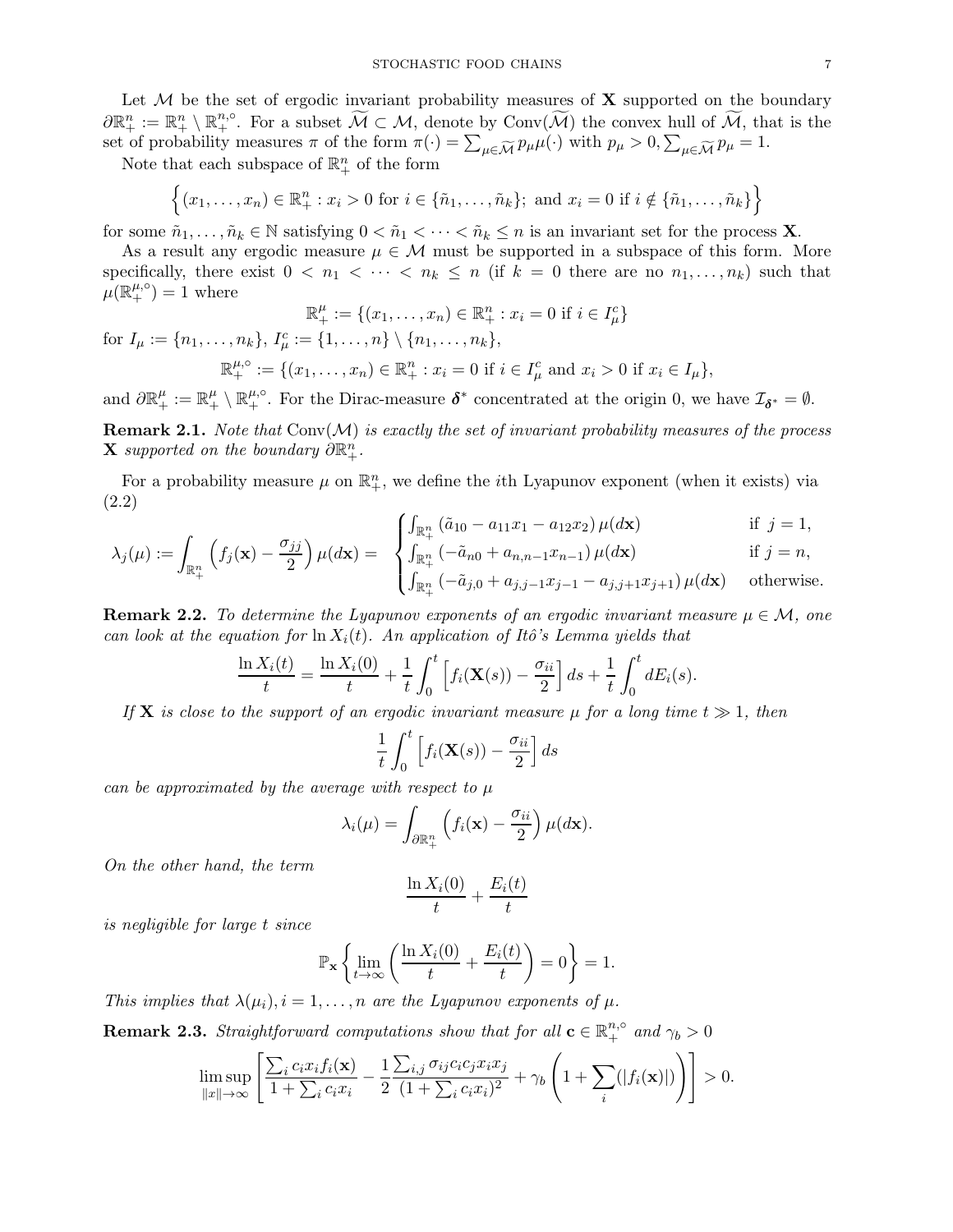<span id="page-7-0"></span>As a result Assumption 1.1 of [\[HN16\]](#page-20-11) is violated and we have to use different methods in this setting.

#### 3. Proofs

<span id="page-7-6"></span>**Lemma 3.1.** Suppose that a sequence  $\{\nu_k, k = 1, 2, ...\}$  of probability measures on  $\mathbb{R}^n_+$  converges weakly to  $\nu_0$ . Furthermore, assume that

$$
\sup_{k}\int_{\mathbb{R}^{n}_{+}}\|\mathbf{x}\|^{m}\nu_{k}(d\mathbf{x})\leq H.
$$

If  $h: \mathbb{R}^n_+ \mapsto \mathbb{R}$  is a continuous function satisfying

$$
\lim_{\|\mathbf{x}\| \to \infty} \frac{h(x)}{\|\mathbf{x}\|^m} = 0
$$

then

$$
\lim_{k \to \infty} \int_{\mathbb{R}^n_+} h(x) \nu_k(d\mathbf{x}) = \int_{\mathbb{R}^n_+} h(x) \nu_0(d\mathbf{x}).
$$

*Proof.* Let  $\varepsilon > 0$ . Since  $\lim_{\|\mathbf{x}\| \to \infty} \frac{h(x)}{\|\mathbf{x}\| \|}$  $\frac{h(x)}{\|\mathbf{x}\|^{m}} = 0$ , there is  $\ell_{\varepsilon} > 0$  such that  $|h(x)| \leq \frac{\varepsilon \|\mathbf{x}\|^{m}}{H}$  $\frac{R_{\parallel}}{H}$  for all **x** satisfying  $\|\mathbf{x}\| > \ell_{\varepsilon}$ . This implies that for any k

<span id="page-7-1"></span>
$$
\int_{\mathbb{R}^n_+} \mathbf{1}_{\{\|\mathbf{x}\| > \ell_\varepsilon\}} h(x) \nu_k(d\mathbf{x}) \leq \frac{\varepsilon}{H} \int_{\mathbb{R}^n_+} \|\mathbf{x}\|^{m} \nu_k(d\mathbf{x}) \leq \varepsilon.
$$

Let  $\phi_l(\cdot) : \mathbb{R}^n_+ \to [0,1]$  be a continuous function with compact support satisfying  $\phi_l(\mathbf{x}) = 1$  if  $\|\mathbf{x}\| \leq l_{\varepsilon}$ . One gets that for any k the following sequence of inequalities hold

(3.1) 
$$
\int_{\mathbb{R}^n_+} (1 - \phi_l(\mathbf{x})) |h(\mathbf{x})| \nu_k(d\mathbf{x}) \leq \int_{\mathbb{R}^n_+} \mathbf{1}_{\{\|\mathbf{x}\| > \ell_\varepsilon\}} h(x) \nu_k(d\mathbf{x}) \leq \varepsilon.
$$

Since  $\nu_k$  converges weakly to  $\nu_0$  we get

<span id="page-7-2"></span>(3.2) 
$$
\lim_{k \to \infty} \int_{\mathbb{R}^n_+} \phi_l(\mathbf{x}) h(\mathbf{x}) \nu_k(d\mathbf{x}) = \int_{\mathbb{R}^n_+} \phi_l(\mathbf{x}) h(\mathbf{x}) \pi(d\mathbf{x}).
$$

As a consequence of [\(3.1\)](#page-7-1) and [\(3.2\)](#page-7-2)

(3.3) 
$$
\limsup_{k\to\infty}\left|\int_{\mathbb{R}^n_+}h(\mathbf{x})\nu_k(d\mathbf{x})-\int_{\mathbb{R}^n_+}h(\mathbf{x})\pi(d\mathbf{x})\right|\leq 2\varepsilon.
$$

The desired result follows by letting  $\varepsilon \to 0$ .

<span id="page-7-7"></span>Lemma 3.2. We have the following claims:

• For any  $\mathbf{x} = (x_1, \ldots, x_n) \in \mathbb{R}_+^n$  the system [\(2.1\)](#page-5-1) has a unique strong solution with initial value  $\mathbf{X}(0) = \mathbf{x}$ . The solution satisfies

$$
(3.4) \qquad \mathbb{P}_{\mathbf{x}}\{X_i(t) > 0, t \ge 0\} = 1 \text{ if } x_i > 0; \text{ and } \mathbb{P}_{\mathbf{x}}\{X_i(t) = 0, t \ge 0\} = 1 \text{ if } x_i = 0.
$$

- <span id="page-7-3"></span>• The process  $X$  is a Markov-Feller process.
- There exist constants  $p > 0$  and  $M_p > 0$  such that

(3.5) 
$$
\limsup_{t \to \infty} \mathbb{E}_{\mathbf{x}} ||\mathbf{X}(t)||^{1+p} \le M_p, \, \mathbf{x} \in \mathbb{R}^n_+.
$$

<span id="page-7-5"></span><span id="page-7-4"></span>• For any invariant measure  $\mu$  of  $X$ , we have

(3.6) 
$$
\int_{\mathbb{R}^n_+} ||\mathbf{x}||^{1+p} \mu(d\mathbf{x}) \leq M_p.
$$

 $\Box$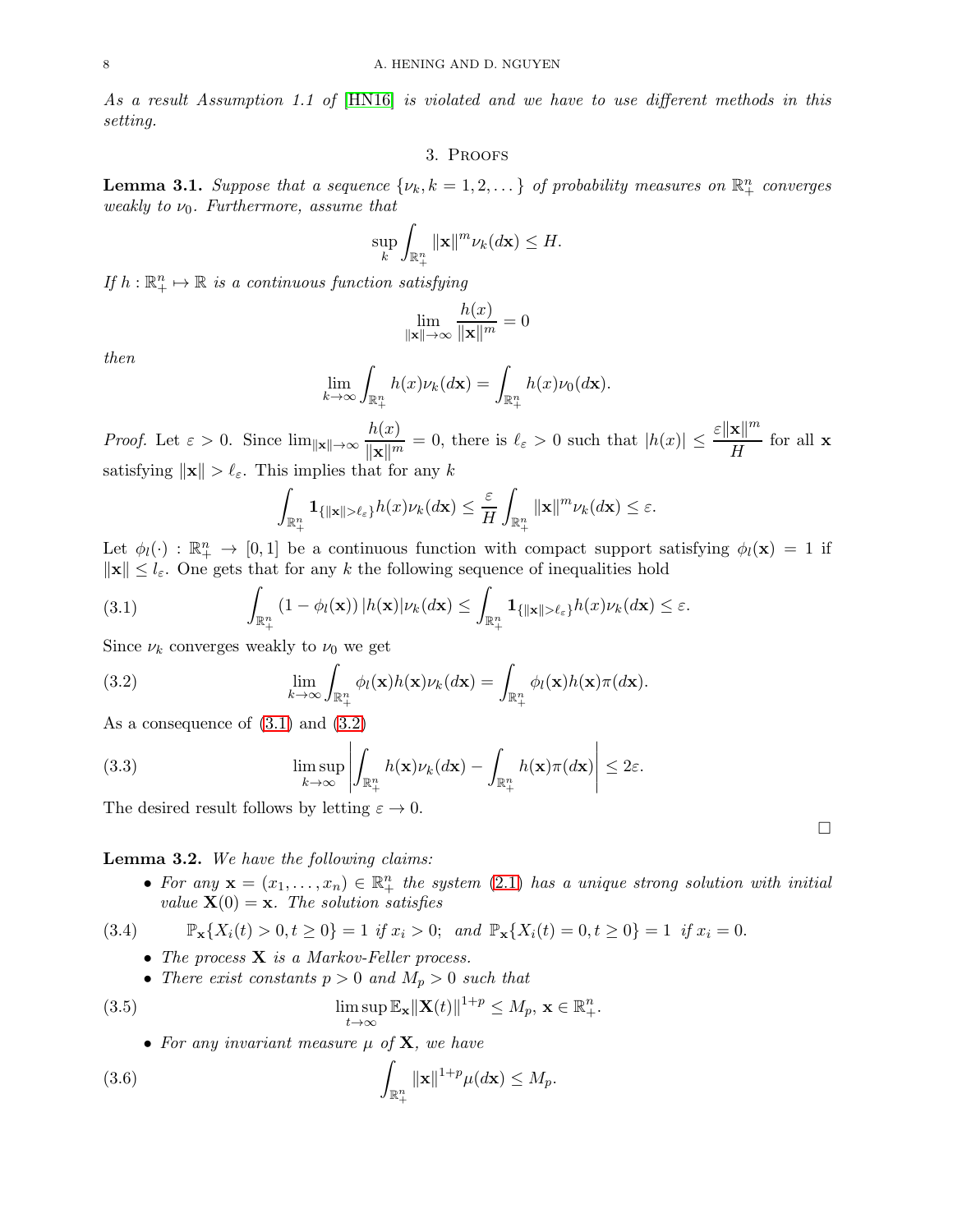*Proof.* The existence and uniqueness of strong solutions with initial values  $\mathbf{x} \in \mathbb{R}^n_+$  satisfying [\(3.4\)](#page-7-3) can be shown by standard arguments such as those from [\[LM09,](#page-20-20) Theorem 2.1] and [\[LB16,](#page-20-17) Lemma 1]. Let

$$
V(\mathbf{x}) := \sum_{i=1}^{n} c_i x_i \text{ where } c_1 = 1, c_i := \prod_{j=2}^{i} \frac{a_{k-1,k}}{a_{k,k-1}}, i \ge 2.
$$

We have

<span id="page-8-0"></span>(3.7) 
$$
dV(\mathbf{X}(t)) = \left[ X_1(t)(a_{10} - a_{11}X_1(t)) - \sum_{i=2}^{n-1} c_i X_i(t) [a_{i0} + a_{i,i+1}X_{i+1}(t)] - c_n a_{i0}X_n(t) \right] dt + \sum_{i=1}^n c_i X_i(t) dE_i(t).
$$

If we define  $A_1 = \min_{i=2}^n \{a_{i0}\} > 0$  and  $A_0 = \sup_{\{x_1 > 0\}} \{x_1(a_{i0} - a_{11}x_1) + A_1x_1\} < \infty$  then we can see that for all  $\mathbf{x} \in \mathbb{R}_{+}^{n,\circ}$ +

<span id="page-8-1"></span>
$$
(3.8) \qquad \left[ x_1(a_{10} - a_{11}x_1) - \sum_{i=2}^{n-1} c_i x_i \left[ a_{i0} + a_{i,i+1}a_{i+1}x_{i+1} \right] - c_n a_{i0}x_n \right] \leq \left[ A_0 - A_1 V(\mathbf{x}) \right].
$$

Let  $p > 0$  be sufficiently small such that

<span id="page-8-2"></span>(3.9) 
$$
p \sum_{i,j=1}^{n} c_i c_j x_i x_j \sigma_{ij} \leq \frac{A_1}{2} V^2(\mathbf{x}).
$$

In view of  $(3.7), (3.8), (3.9)$  $(3.7), (3.8), (3.9)$  $(3.7), (3.8), (3.9)$  $(3.7), (3.8), (3.9)$  and Itô's formula, we have

<span id="page-8-3"></span>
$$
\mathcal{L}V^{1+p}(\mathbf{x}) \leq (1+p)V^p(\mathbf{x})[A_0 - A_1V(\mathbf{x})] + p(1+p)V^{p-1}(\mathbf{x})\sum_{i,j=1}^n c_i c_j x_i x_j \sigma_{ij}
$$
  
(3.10)  

$$
\leq (1+p)V^p(\mathbf{x})\left[A_0 - \frac{A_1}{2}V(\mathbf{x})\right]
$$

$$
\leq A_2 - A_3V^{p+1}(\mathbf{x}) \text{ for some } A_2, A_3 > 0.
$$

Sine  $f_i(\mathbf{x}), i = 1, \ldots, n$  are loally Lipschitz funtions, it follows from [\(3.10\)](#page-8-3) and [\[NYZ17,](#page-20-21) Theorem 5.1] that the process  $X$  is a Feller-Markov process.

Moreover, using [\(3.10\)](#page-8-3), Dynkin's formula and a standard argument (see e.g. [\[LM09,](#page-20-20) Theorem 3.2] or [\[HN16,](#page-20-11) Lemma 2.2]), we can easily obtain that

$$
\limsup_{t \to \infty} \mathbb{E}_{\mathbf{x}} V^{1+p}(\mathbf{X}(t)) \le \frac{A_2}{A_3} \text{ for any } \mathbf{x} \in \mathbb{R}_+^n,
$$

which implies [\(3.5\)](#page-7-4). For any invariant probability measure  $\mu$  of **X** and  $H > 0$ , it follows from Fatou's lemma that

$$
\mathbb{E}_{\mu}\left[H \wedge V^{1+p}(\mathbf{x})\right] = \lim_{t \to \infty} \int_{\mathbb{R}_{+}^{n}} \mathbb{E}_{\mathbf{x}}\left[H \wedge V^{1+p}(\mathbf{X}(t))\right] \mu(d\mathbf{x})
$$
  
\n
$$
\leq \int_{\mathbb{R}_{+}^{n}} \left(\limsup_{t \to \infty} \mathbb{E}_{\mathbf{x}}\left[H \wedge V^{1+p}(\mathbf{X}(t))\right]\right) \mu(d\mathbf{x})
$$
  
\n
$$
\leq \frac{A_{2}}{A_{3}}.
$$

Then letting  $H \to \infty$  we obtain [\(3.6\)](#page-7-5).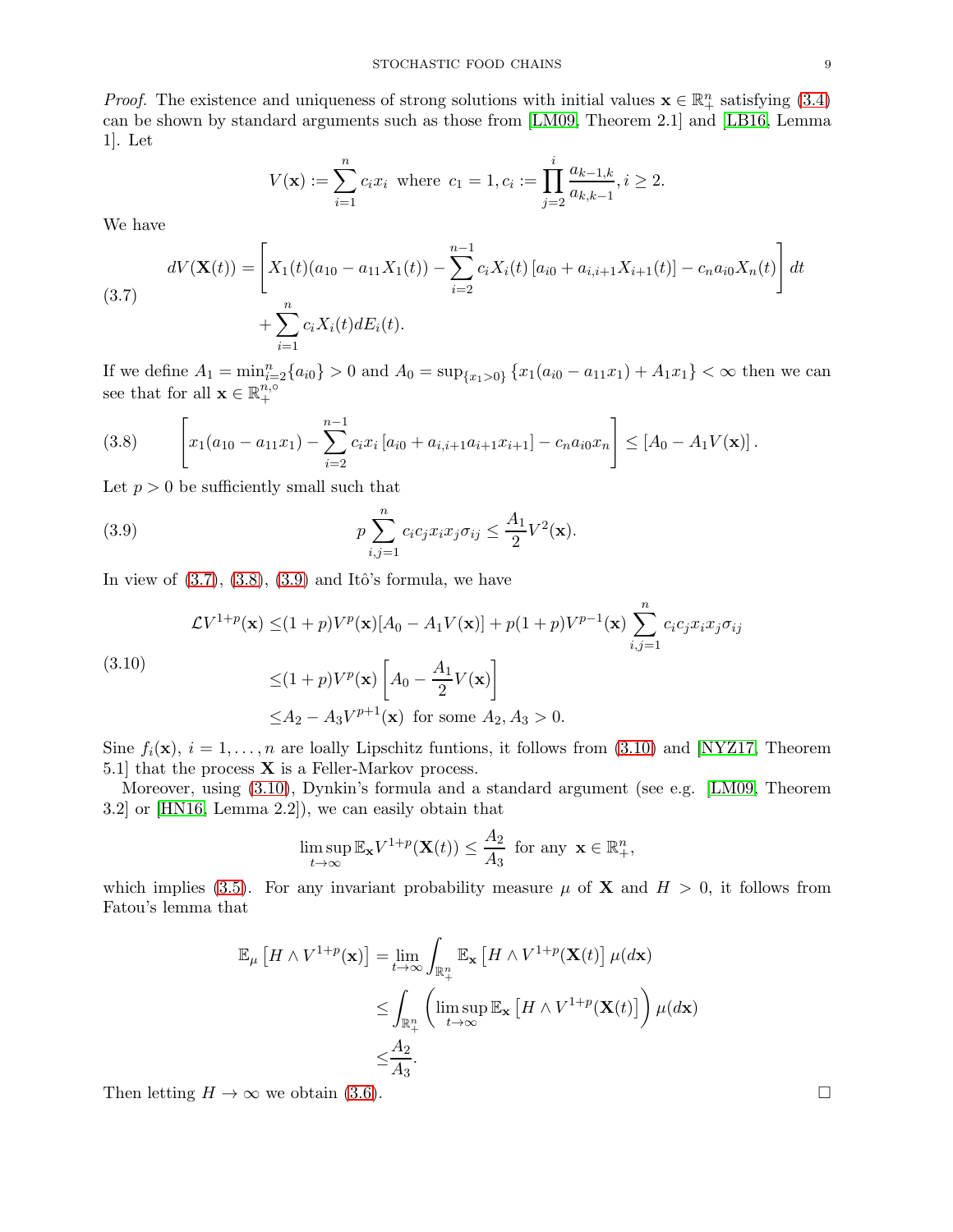<span id="page-9-1"></span>**Lemma 3.3.** Suppose  $\mu \in \mathcal{M}$  such that  $I_{\mu} = \{n_1, \ldots, n_k\}$ . Then

<span id="page-9-0"></span>
$$
\lambda_i(\mu) = 0
$$

for any  $i \in I_\mu$ . As a consequence, if  $\mathbf{X} := (X_1, \ldots, X_n)$  has an invariant probability measure  $\pi$  on  $\mathbb{R}^{(j),\circ}_+$  then

<span id="page-9-3"></span>(3.12) 
$$
\mathbb{E}_{\pi}X_i = \int_{\mathbb{R}^n_+} x_i \pi(d\mathbf{x}) = x_i^{(j)} \text{ for } i \leq j.
$$

That is, the solution of [\(1.4\)](#page-2-1) is the vector  $(\mathbb{E}_{\pi}X_1,\ldots,\mathbb{E}_{\pi}X_i)$  of the expected values of  $(X_1,\ldots,X_i)$ at stationarity.

Remark 3.1. The intuition behind equation [\(3.11\)](#page-9-0) is the following: if we are inside the support of an ergodic invariant measure  $\mu$  then we are at an 'equilibrium' and the process does not tend to grow or decay.

*Proof.* Let  $\mathbf{X}^{\mu}(t) = (X_1^{\mu})$  $T_1^{\mu}(t), \ldots, X_n^{\mu}(t)$  be the stationary solution whose distribution at any time t is  $\mu$ . By Itô's formula, we have

$$
\frac{\ln X_i^{\mu}(t)}{t} = \frac{\ln X_i^{\mu}(0)}{t} + \frac{1}{t} \int_0^t \left[ f_i(\mathbf{X}^{\mu}(s)) - \frac{\sigma_{ii}}{2} \right] ds + \frac{1}{t} \int_0^t dE_i(s), i \in I_{\mu}.
$$

Since  $f_i$  is a linear function, it follows from [\(3.6\)](#page-7-5) that  $f_i$  is  $\mu$ -measurable. By the ergodicity of  $\mathbf{X}^{\mu}(t),$ 

$$
\lim_{t \to \infty} \frac{1}{t} \int_0^t \left[ f_i(\mathbf{X}^\mu(s)) - \frac{\sigma_{ii}}{2} \right] ds = \lambda_i(\mu) \text{ a.s.}, i \in I_\mu.
$$

On the other hand, it is well-known that almost surely

$$
\lim_{t \to \infty} \frac{1}{t} \int_0^t dE_i(s) = \lim_{t \to \infty} \frac{E_i(t)}{t} = 0, i \in I_\mu.
$$

Combining these limits, we obtain

$$
\lim_{t \to \infty} \frac{\ln X_i^{\mu}(t)}{t} = \lambda_i(\mu) , i \in I_\mu
$$

almost surely. If  $\lambda_i(\mu)$  is nonzero, we have with probability 1 that

$$
\lim_{t \to \infty} X_i^{\mu}(t) = \begin{cases} 0 & \text{if } \lambda_i(\mu) < 0 \\ \infty & \text{if } \lambda_i(\mu) > 0 \end{cases}
$$
 for  $i \in I_{\mu}$ .

Both cases contradict the fact that  $\mu(\mathbb{R}^{\mu,\circ}_{+})=1$ . The first assertion is therefore proved.

To prove the second claim, suppose that  $\pi$  is an invariant probability measure on  $\mathbb{R}^{(j),\circ}_{+}$ . Then

$$
\lambda_k(\pi) = \begin{cases} \tilde{a}_{10} - a_{11} \int_{\mathbb{R}^n_+} x_1 \pi(d\mathbf{x}) - a_{12} \int_{\mathbb{R}^n_+} x_2 \pi(d\mathbf{x}) & \text{if } i = 1 \\ -\tilde{a}_{k0} + a_{k,k-1} \int_{\mathbb{R}^n_+} x_{k-1} \pi(d\mathbf{x}) - a_{k,k+1} \int_{\mathbb{R}^n_+} x_{k+1} \pi(d\mathbf{x}) & \text{if } k = 2, \dots, j-1 \\ -\tilde{a}_{j0} + a_{j,j-1} \int_{\mathbb{R}^n_+} x_{k-1} \pi(d\mathbf{x}) & \text{if } k = j \end{cases}
$$

Solving the system  $\lambda_k(\pi) = 0, k = 1, \ldots, j$  we obtain the desired result.

<span id="page-9-2"></span>**Lemma 3.4.** Suppose we have  $\mu \in \mathcal{M}$  with  $I_{\mu} = \{n_1, \ldots, n_k\}$ . Then  $I_{\mu}$  must be of the form  $\{1, 2, \ldots, l\}$  for some  $1 \leq l \leq n$ . In other words, for  $\mu \in \mathcal{M}$ , there exists  $l \in \{1, \ldots, n\}$  suh that  $\mu(\mathbb{R}^{(l),\circ}_+) = 1.$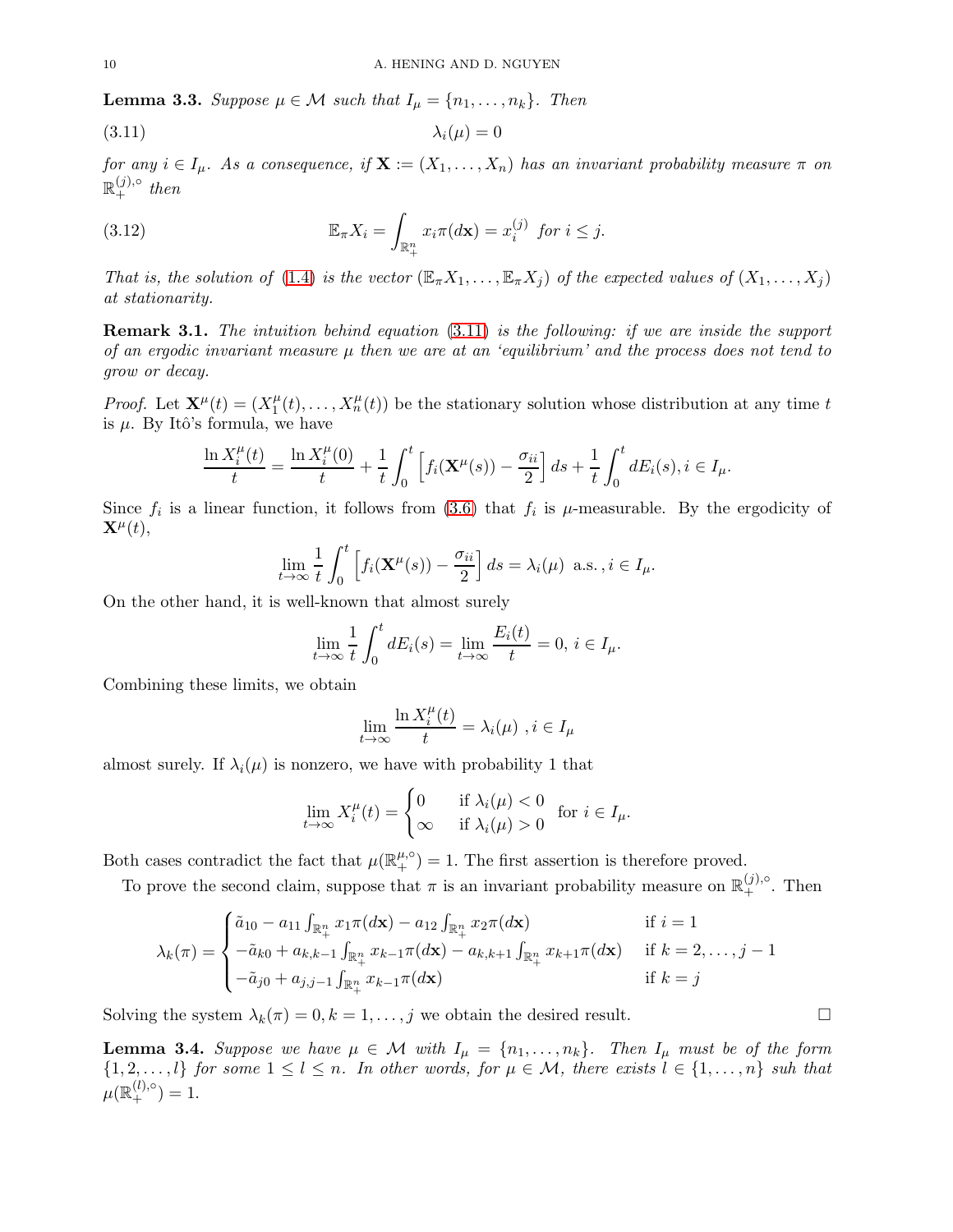*Proof.* We argue by contradiction. First, suppose that  $n_1 > 1$ . By Lemma [3.3](#page-9-1)

$$
\lambda_{n_1}(\mu) = 0 = -\tilde{a}_{n_1,0} + a_{n_1,n_1-1} \int_{R_+^{\mu}} x_{n_1-1} d\mu
$$
  
= -\tilde{a}\_{n\_1,0}  
< 0

which is a contradiction.

Alternatively, suppose that there exists  $\mu \in \mathcal{M}$  such that  $I_{\mu} = \{1, \ldots, u^*, v^*, \ldots, n_k\}$  with  $1 \le u^* < v^* - 1 \le n_k \le n$ . As a result one can see that  $v^* - 1 \notin I^{\mu}$ . Then Lemma [3.3](#page-9-1) leads to

$$
\lambda_{v^*}(\mu) = 0 = -\tilde{a}_{n_1,0} + a_{v^*,v^*-1} \int_{R_+^{\mu}} x_{v^*-1} d\mu - a_{v^*,v^*+1} \int_{R_+^{\mu}} x_{v^*+1} d\mu
$$
  
=  $-\tilde{a}_{v^*,0} - a_{v^*,v^*+1} \int_{R_+^{\mu}} x_{v^*+1} d\mu$   
< 0

which is a contradiction.

<span id="page-10-0"></span>Lemma 3.5. We have the following assertions.

- (1) If  $\tilde{\kappa}(n) > 0$  then for any  $\pi \in Conv(\mathcal{M})$  one has  $\max_{i=1}^n \lambda_i(\pi) > 0$ .
- (2) If  $\tilde{\kappa}(n) \leq 0$  then for any  $\mu \in \mathcal{M}$ , we have  $\lambda_n(\mu) \leq 0$ . Moreover, there is no invariant probability measure in  $\mathbb{R}^{\tilde{n},\circ}_{+}$ .

*Proof.* If  $\tilde{\kappa}(n) > 0$  then  $\tilde{a}_{10} > 0$ . Thus,  $\lambda_1(\boldsymbol{\delta}^*) = \tilde{a}_{10} > 0$ . In view of Lemma [3.4,](#page-9-2) other invariant measures in M must be supported on sets of the form  $\mathbb{R}^{(i),\circ}_+$  for some  $i \in \{1,\ldots,n\}$ .

Since  $\tilde{\kappa}(i) \geq \tilde{\kappa}(n) > 0$  for  $i = 1, \ldots, n$ , in order to prove claim (1) of the lemma, we need show that if  $\mu \in \mathcal{M}$  is an invariant measure on  $\mathbb{R}^{(i),\circ}_+$  then  $\lambda_{i+1}(\mu) > 0$ . By Lemma [3.3](#page-9-1) and the definition of  $\mathcal{I}_i$ , we have that  $\lambda_{i+1}(\mu) = \mathcal{I}_{i+1}$  which, by Lemma [4.1,](#page-16-0) has the same sign as  $\tilde{\kappa}(i+1)$ . Thus,  $\lambda_{i+1}(\mu) > 0.$ 

For  $\pi \in Conv(\mathcal{M})$ , we can decompose  $\pi = \rho_1 \mu_{i_1} + \cdots + \rho_k \mu_{i_k}$  where  $0 \leq i_1 < \cdots < i_k < n$ ,  $\rho_j > 0$  for  $j = 1, \ldots, k$  and  $\mu_{i_j} \in \mathcal{M}_{i_j}$ . Since  $i_j \geq i_1 + 1$  for  $j = 2, \ldots, k$  we have from Lemma [3.3](#page-9-1) that  $\lambda_{i_1+1}(\mu_{i_k})=0$ . Thus,  $\lambda_{i_1+1}(\pi)=\rho_1\lambda_{i_1+1}(\mu_{i_1})=\rho_1\mathcal{I}_{i+1}>0$ . Part (i) is therefore proved.

Now, suppose that  $\tilde{\kappa}(n) \leq 0$ . Clearly, if  $\mu \in \mathcal{M}$  and  $\mu(\mathbb{R}^{(j),\circ}_{+}) = 1$  for  $j < n+1$ , then  $\lambda_n(\mu) =$  $-\tilde{a}_{n0} < 0$ . If  $\mu(\mathbb{R}^{(n-1),\circ}_{+}) = 1$ , it follows from  $(1.5)$ ,  $(2.2)$  and  $(3.12)$  that  $\lambda_n(\mu) = \mathcal{I}_n \leq 0$  since  $\mathcal{I}_n$ has the same sign as  $\tilde{\kappa}(i+1)$ .

Finally, if there is an invariant probability measure  $\pi$  in  $\mathbb{R}^{n,\circ}_+$  then  $x_n^{(n)} = \int_{\mathbb{R}^n_+} x_n \pi(dx) > 0$  is the *n*-th component of the solution to [\(1.4\)](#page-2-1) with j replaced by n. By Lemma [4.1,](#page-16-0) we must have  $\tilde{\kappa}(n) > 0$ , which completes the proof.

<span id="page-10-1"></span>**Lemma 3.6.** For  $i = 1, ..., n$ , let  $\mathcal{M}_i$  be the set of invariant probability measures  $\mu$  of **X** satisfying  $\mu\left(\mathbb{R}_{+}^{(i),\circ}\right)$ +  $= 1.$  In particular, let  $\mathcal{M}_0 = \{\delta^*\}.$  Suppose that  $\tilde{\kappa}_j > 0$  for some  $j \in \{1, \ldots, n\}.$  Then, if  $\mathcal{M}_j \neq \emptyset$ , the family  $\mathcal{M}_j$  is tight in  $\mathbb{R}_+^{(j),\circ}$ .

*Proof.* Suppose that  $\mathcal{M}_j \neq \emptyset$ . Then it is tight in  $\mathbb{R}_+^{(j)}$  due to [\(3.6\)](#page-7-5). Suppose that  $\mathcal{M}_j$  is not tight in  $\mathbb{R}^{(j),\circ}_{+}$ . Then we can extract a sequence of probability measure  $\{\mu_k, k \in \mathbb{N}\}\subset \mathcal{M}_j$ , such that  $\mu_k$  converges weakly to a probability measure  $\tilde{\mu}$  satisfying  $\mu\left(\partial \mathbb{R}^{(j)}_+\right)$ +  $\mathcal{L} > 0$ . Decompose  $\mathcal{\tilde{\mu}} =$  $\tilde{p}\tilde{\mu}_1 + (1-\tilde{p})\tilde{\mu}_2 \text{ where } \tilde{p} \in (0,1] \text{ and } \tilde{\mu}_1\left(\partial \mathbb{R}^{(j)}_+\right)$ +  $= 1, \tilde{\mu}_2 \left( \mathbb{R}^{(j),\circ}_+ \right)$ + = 1. Since the  $\mu_k$ 's are invariant

 $\Box$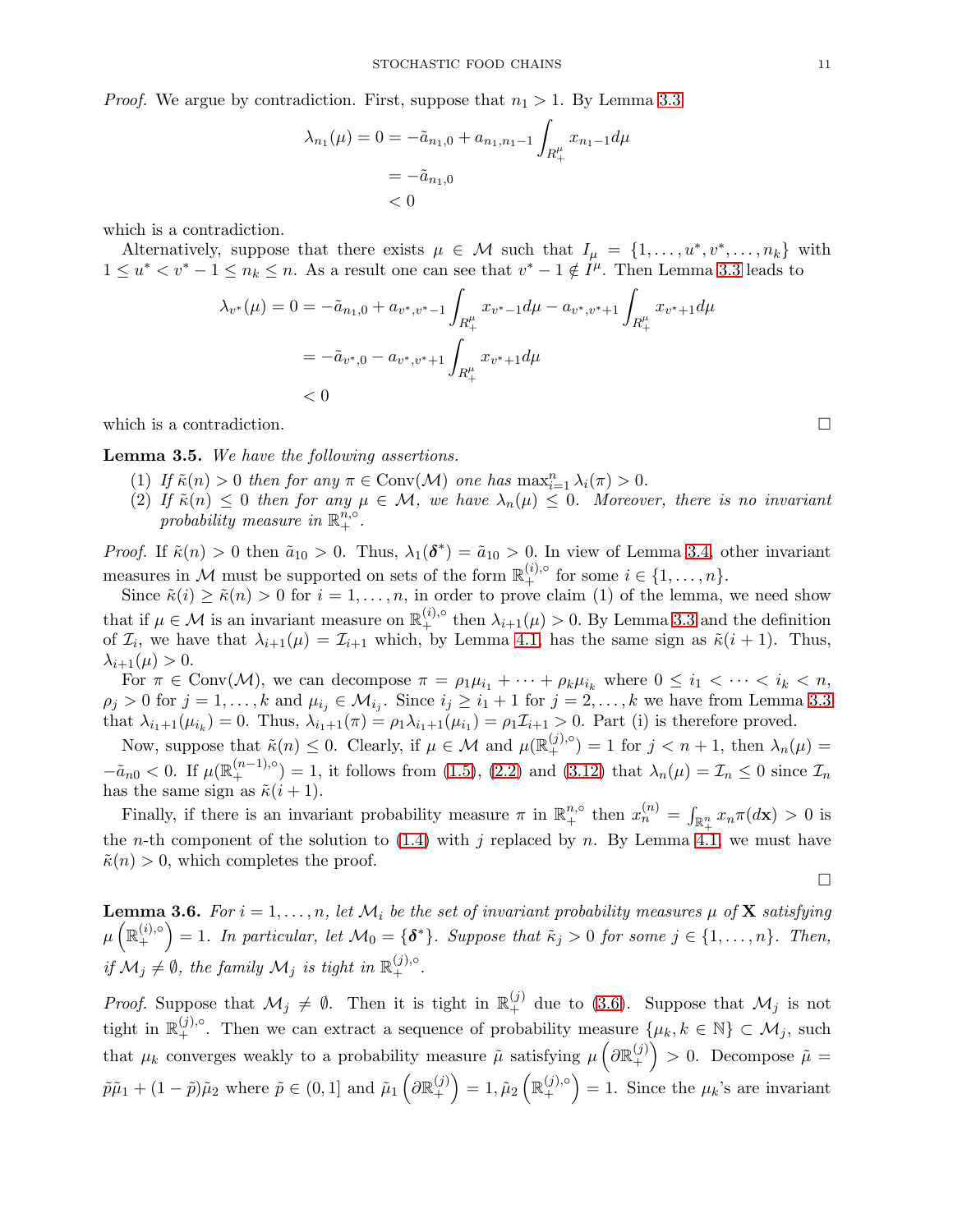probability measures of **X** and  $\partial \mathbb{R}^{(j)}_+$  and  $\mathbb{R}^{(j),\circ}_+$  are invariant sets, we deduce that  $\tilde{\mu}_1$  and  $\tilde{\mu}_2$  are also invariant probability measures of **X**. Using part (1) of Lemma [3.5](#page-10-0) with n replaced by j, we have

<span id="page-11-0"></span>
$$
\max_{i=1,\dots,j} \lambda_i(\tilde{\mu}_1) > 0.
$$

In view of Lemma [3.3,](#page-9-1)

(3.13) 
$$
\lambda_i(\mu) = 0 \text{ for } i = 1, \dots, j \text{ if } \mu \in \mathcal{M}_j.
$$

In particular  $\lambda_i(\tilde{\mu}_2) = 0$  for  $i = 1, \ldots, j$ . Thus,

(3.14) 
$$
\max_{i=1,\dots,j}\lambda_i(\tilde{\mu})>0.
$$

On the other hand, it follows from [\(3.13\)](#page-11-0), [\(3.6\)](#page-7-5) and Lemma [3.1](#page-7-6) that

<span id="page-11-1"></span>
$$
\max_{i=1,\dots,j} \lambda_i(\tilde{\mu}) = \lim_{k \to \infty} \max_{i=1,\dots,j} \lambda_i(\mu_k) = 0
$$

which contradicts [\(3.14\)](#page-11-1). As a result,  $\mathcal{M}_j$  is tight in  $\mathbb{R}^{(j),\circ}_+$  $^{(j),\circ}$   $\Box$ 

*Proof of Theorem [1.2](#page-4-0) (i).* In view of Itô's formula,

$$
\ln X_1(t) = \ln X_1(0) + \int_0^t (\tilde{a}_{10} - a_{11}X_1(s) - a_{12}X_2(s)) ds + E_1(t)
$$
  

$$
\ln X_2(t) = \ln X_2(0) + \int_0^t (-\tilde{a}_{20} + a_{21}X_1(s) - a_{23}X_3(s)) ds + E_2(t)
$$
  
:

(3.15)

$$
\ln X_{n-1}(t) = \ln X_{n-1}(0) + \int_0^t (-\tilde{a}_{n-1,0} + a_{n-1,n-2}X_{n-2}(s) - a_{n-1,n}X_n) ds + E_{n-1}(t)
$$
  

$$
\ln X_n(t) = \ln X_n(0) + \int_0^t (-\tilde{a}_{n0} + a_{n,n-1}X_{n-1}(s) dt + E_n(t).
$$

Since the expectations with respect to  $\mathbb{E}_{\mathbf{x}}$  of the right hand side terms exist, the expectations  $\mathbb{E}_{\mathbf{x}} \ln X_i(t), i = 1, \ldots, n$  also exist. As a result of Lemma [3.2](#page-7-7) for all  $\mathbf{x} \in \mathbb{R}_+^n$  we have

(3.16) 
$$
\limsup_{t \to \infty} \frac{\mathbb{E}_{\mathbf{x}} \ln X_i(t)}{t} \leq 0, i = 1, ..., n.
$$

Consider the empirical measure

<span id="page-11-2"></span>
$$
\Pi_t^{\mathbf{x}} = \frac{1}{t} \int_0^t \mathbb{P}_{\mathbf{x}} \{ \mathbf{X}(s) \in \cdot \} ds.
$$

In view of Lemma [3.3,](#page-9-1) for each  $\mathbf{x} \in \mathbb{R}_+^n$ , the family  $\{\Pi_t^{\mathbf{x}}, t \geq 0\}$  is tight. The weak limit points of  $\{\Pi_t^{\mathbf{x}}, t \geq 0\}$  are invariant probability measures of  $\mathbf{X}$  (see e.g. [\[EHS15,](#page-19-3) Proposition 6.4]). Let  $\nu$ be any weak limit point of  $\{\Pi_t^{\mathbf{x}}, t \geq 0\}$ . We decompose  $\nu$  as  $\nu = \rho \nu_1 + (1 - \rho) \nu_2$  where  $\rho \in (0, 1)$ ,  $\nu_1 \in \text{Conv}(\mathcal{M})$  and  $\nu_2 \in \mathcal{M}_n$ . At this moment, we have not proved that  $\mathcal{M}_n$  is nonempty, but the decomposition is well-defined because we can let  $\rho = 1$  if  $\mathcal{M}_n$  is empty. Suppose that we have a sequence  $(t_{\ell}, \ell \in \mathbb{N})$  with  $t_{\ell} \to \infty$  and that  $(\Pi_{t_{\ell}}^{\mathbf{x}})_{\ell}$  converges weakly to the probability measure  $\nu$ . Moreover, using [\(3.5\)](#page-7-4) and Lemma [3.1,](#page-7-6) Lemma [3.2,](#page-7-7) we can show that

$$
\lim_{\ell \to \infty} \int_{\mathbb{R}^n_+} x_i \Pi_{t_\ell}^{\mathbf{x}}(d\mathbf{x}) = \int_{\mathbb{R}^n_+} x_i \nu(d\mathbf{x}).
$$

In light of Lemma [3.4,](#page-9-2) we can write  $\nu_1$  in the form  $\nu_1 = q_1 \mu_{k_1} + \cdots + q_m \mu_{k_1}$  where  $\mu_{k_i} \in M_i$ ,  $q_i > 0$ for  $i = 1, ..., m$ , and  $0 \le k_1 < \cdots < k_m < n$ .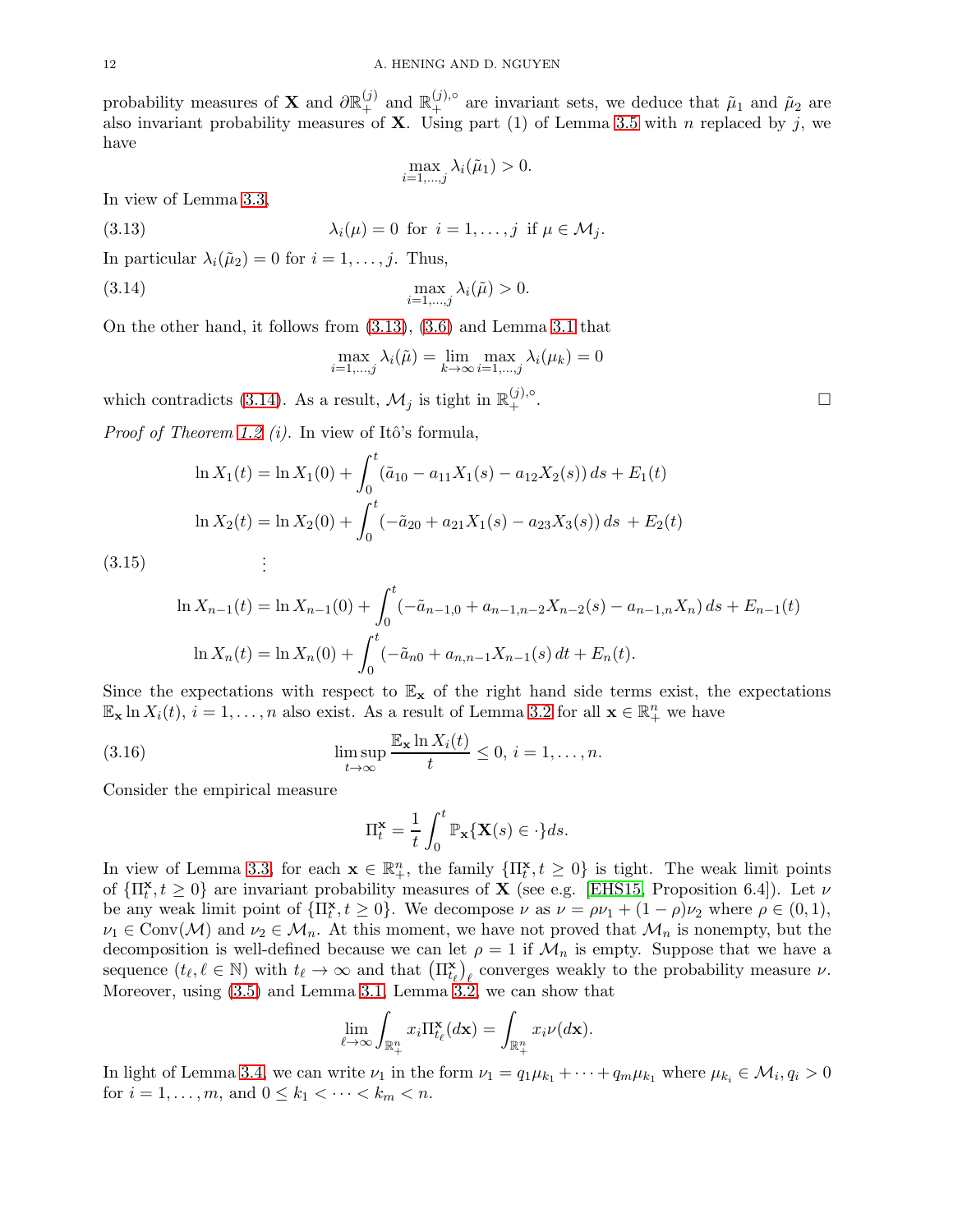We have proved that  $\lambda_{k_1+1}(\mu_{k_1})>0$ . If  $m\geq 2$  then we have from Lemma [3.3](#page-9-1) that  $\lambda_j(\mu_{k_i})=0$  for  $i = 2, \ldots, m$  and  $j = 1, \ldots, k_i$ . In particular,  $\lambda_{k_1+1}(\mu_{k_i}) = 0$  for  $i = 2, \ldots, m$ . Moreover  $\lambda_i(\nu_2) = 0$ for  $i = 1, \ldots, n$ . Thus  $\lambda_{k_1+1}(\nu) = \rho \lambda_{k_1+1}(\nu_1) = \rho q_1 \lambda_{k_1+1}(\mu_{k_1})$ . Therefore

$$
\lim_{\ell \to \infty} \frac{\mathbb{E}_{\mathbf{x}} \ln X_{k_1+1}(t_\ell)}{t}
$$
\n
$$
= \lim_{\ell \to \infty} \left[ \frac{\ln x_{k_1+1}}{t_\ell} + \frac{1}{t_\ell} \mathbb{E}_{\mathbf{x}} \int_0^{t_\ell} \left( -\tilde{a}_{k_1 0} + a_{k_1, k_1-1} X_{k_1-1}(s) + a_{k_1, k_1+1} X_{k_1+1}(s) \right) dt \right]
$$
\n
$$
= \lim_{\ell \to \infty} \int_{\mathbb{R}^n_+} \left[ -\tilde{a}_{k_1 0} + a_{k_1, k_1-1} x_{k_1-1} + a_{k_1, k_1+1} x_{k_1+1} \right] \Pi_{t_\ell}^{\mathbf{x}}(d\mathbf{x})
$$
\n
$$
= \lambda_{k_1+1}(\nu) = \rho q_1 \lambda_{k_1+1}(\mu_{k_1}) \ge 0.
$$

This and [\(3.16\)](#page-11-2) imply that  $\rho = 0$ . Thus,  $\mathcal{M}_n$  is nonempty and all the weak limit points of  $\{\Pi_t^{\mathbf{x}}, t \geq 0\}$  belong to  $\mathcal{M}_n$ .

Moreover, since  $\mathcal{M}_n$  is tight in  $\mathbb{R}^{n,\circ}_+$  (see Lemma [3.6\)](#page-10-1), we can find for any  $\varepsilon > 0$  a compact set  $K_{\varepsilon} \subset \mathbb{R}^{n,\circ}_+$  such that

$$
\liminf_{t \to \infty} \Pi_t^{\mathbf{x}}(K_{\varepsilon}) = \liminf_{t \to \infty} \frac{1}{t} \int_0^t \mathbb{P}_{\mathbf{x}}\{\mathbf{X}(s) \in K_{\varepsilon}\} ds \ge 1 - \varepsilon.
$$

If  $\Gamma$  is positive definite, the diffusion process **X** is nondegenerate in  $\mathbb{R}^{n,\circ}_+$ . As a result the invariant probability measure on  $\mathbb{R}^{n,\circ}_+$  is unique and the strong stochastic persistence of  $\bf X$  follows from [\[Kal02,](#page-20-22) Theorem 20.20].

*Proof of Theorem [1.2](#page-4-0) (ii).* Suppose that  $\tilde{\kappa}(j^*) > 0$  and  $\tilde{\kappa}(j^* + 1) \leq 0$ . By part (2) of Lemma [3.5,](#page-10-0) if  $\mu$  is an ergodic measure of **X** then  $\lambda_j(\mu) < 0$  for  $j > j^*$ . Applying Lemma [3.3](#page-9-1) and Lemma [3.5,](#page-10-0) we deduce that

(3.17) 
$$
\mu\left(\mathbb{R}^{(j^*)}_+\right) = 1 \text{ for any } \mu \in \mathcal{M}.
$$

Suppose  $\mathbf{x} \in \mathbb{R}^{n,\circ}_{+}$ . Let  $\{t_k\}$  be any subsequence such that  $\lim_{k\to\infty} t_k = \infty$  and  $\Pi^{\mathbf{x}}_{t_k}(d\mathbf{x})$  converges weakly to some measure  $\nu \in Conv(\mathcal{M})$ . We decompose  $\nu$  as  $\nu = \rho \nu_1 + (1 - \rho) \nu_2$  where  $\rho \in (0, 1)$ ,  $\nu_1$  is a invariant probability measure on  $\partial \mathbb{R}^{(j^*)\circ}_+$  and  $\nu_2 \in \mathcal{M}_{j^*}$ . Then, using the arguments from the proof for part (i) of Theorem [1.2](#page-4-0) with n replaced by  $j^*$ , we can show that any weak limit points of  $(\Pi_{t_k}^{\mathbf{x}}(d\mathbf{x}))_k$  for  $\mathbf{x} \in \mathbb{R}^{n,\circ}_{+}$  belong to  $\mathcal{M}_{j^*}$ . The time-average persistence in probability of  $(X_1, \ldots, X_{j^*})$  then follows from Lemma [3.6.](#page-10-1) Moreover, since

$$
\int_{\mathbb{R}^n_+} x'_i \mu(d\mathbf{x}') = \begin{cases} x_i^{(j^*)} & \text{if } i = 1, \dots, j^*, \\ 0 & \text{if } i = j^* + 1, \dots, n. \end{cases}
$$
 for  $\mu \in \mathcal{M}_{j^*}$ ,

for  $\mathbf{x} \in \mathbb{R}^{n,\circ}_+$ , we have from Lemma [3.1](#page-7-6) and Lemma [3.3](#page-9-1) that

$$
\lim_{t \to \infty} \frac{1}{t} \int_0^t \mathbb{E}_\mathbf{x} X_i(s) ds = \begin{cases} x_i^{(j^*)} & \text{if } i = 1, \dots, j^*, \\ 0 & \text{if } i = j^* + 1, \dots, n. \end{cases}
$$

Proof of Theorem [1.2](#page-4-0) (iii). Consider the system

(3.18) 
$$
dX_1(t) = X_1(t)(a_{10} - a_{11}X_1(t) - a_{12}X_2(t)) dt + X_1(t) dE_1(t)
$$

$$
dX_2(t) = X_2(t)(-a_{20} + a_{21}X_1(t)) dt + X_2(t) dE_2(t)
$$

Define the process  $\tilde{X}$  via

(3.19) 
$$
d\tilde{X}(t) = \tilde{X}(t)(a_{10} - a_{11}\tilde{X}(t)) dt + \tilde{X}(t) dE_1(t).
$$

 $\Box$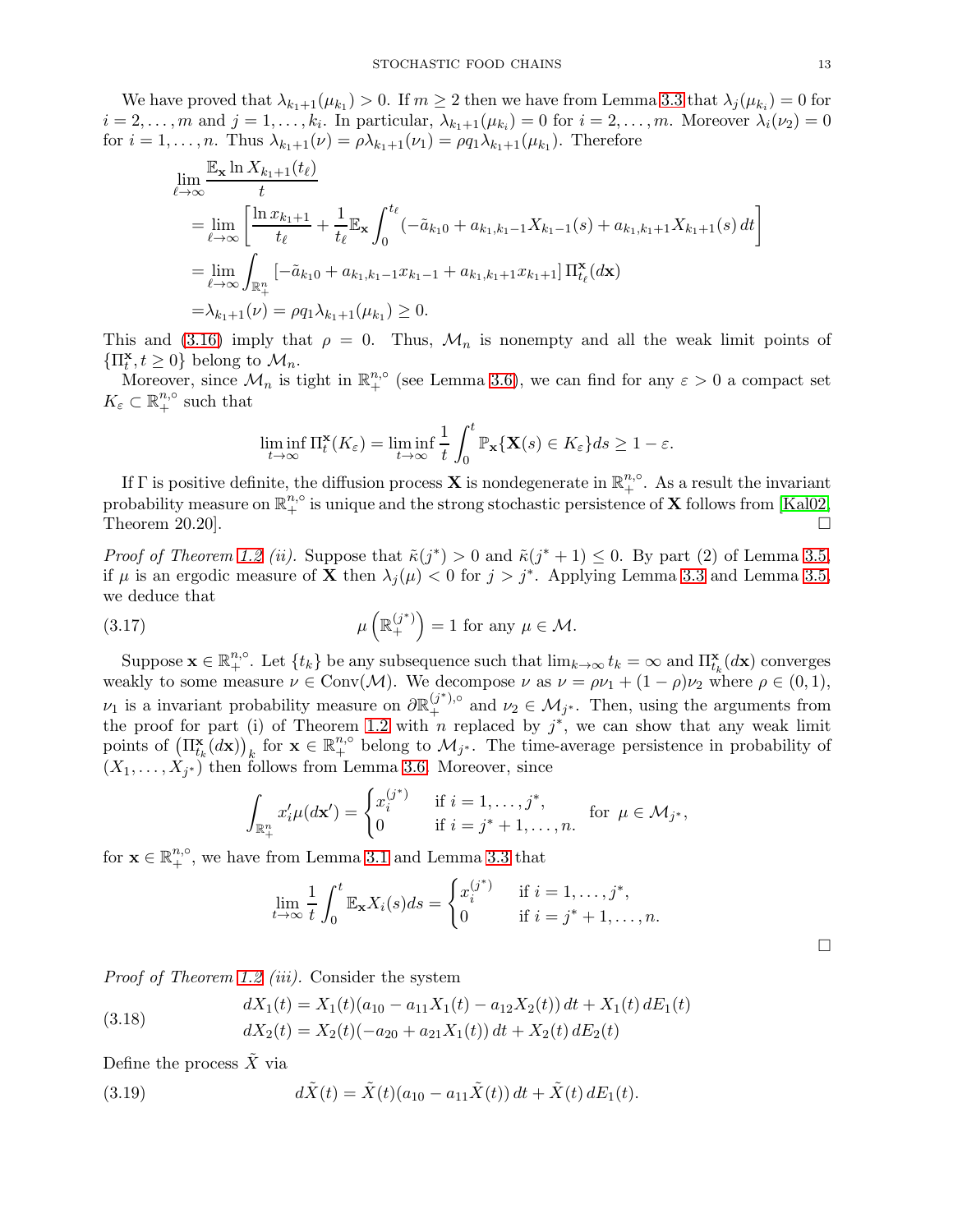By a comparison argument (see [\[HNY16,](#page-20-14) [GM94\]](#page-20-23) and [\[EHS15\]](#page-19-3)[Theorem 6.1]), if  $X_1(0) = \tilde{X}(0) =$  $x \in \mathbb{R}_+^{\circ}$  then

(3.20) 
$$
\mathbb{P}_x\left\{X_1(t) \le \tilde{X}(t), t \ge 0\right\} = 1, x \in \mathbb{R}^{\circ}_+.
$$

The symptotic behavior of  $\tilde{X}$  is wel-known (see [\[EHS15\]](#page-19-3)). Namely,

<span id="page-13-0"></span>\n- \n If 
$$
\mathcal{I}_1 = \tilde{a}_{10} < 0
$$
 then  $\mathbb{P}_x \left\{ \lim_{t \to \infty} \tilde{X}(t) = 0 \right\} = 1, x \in \mathbb{R}^\circ_+$ .\n
\n- \n If  $\mathcal{I}_1 = \tilde{a}_{10} = 0$  then  $\mathbb{P}_x \left\{ \lim_{t \to \infty} \frac{1}{t} \int_0^t \tilde{X}(s) ds = 0 \right\} = 1, x \in \mathbb{R}^\circ_+$ .\n
\n- \n If  $\mathcal{I}_1 = \tilde{a}_{10} > 0$  then  $\mathbb{P}_x \left\{ \lim_{t \to \infty} \frac{1}{t} \int_0^t \tilde{X}(s) ds = \frac{\tilde{a}_{10}}{a_{11}} \right\} = 1$ .\n
\n

By Itô's formula, equation [\(3.20\)](#page-13-0) and the asymptotic behavior of  $\frac{1}{t}$  $\int_0^t \tilde{X}(s)ds$  we have that if  $(X_1(0), X_2(0)) = \mathbf{x} \in \mathbb{R}_+^{\circ}$  then

<span id="page-13-2"></span>(3.21) 
$$
\limsup_{t \to \infty} \frac{\ln X_2(t)}{t} = \limsup_{t \to \infty} \left[ -\tilde{a}_{20} + a_{21} \frac{1}{t} \int_0^t X_1(s) ds + \frac{E_2(t)}{t} \right]
$$

$$
\leq \limsup_{t \to \infty} \left[ -\tilde{a}_{20} + a_{21} \frac{1}{t} \int_0^t \tilde{X}(s) ds \right]
$$

$$
\leq -\tilde{a}_{20} + a_{21} \left[ \frac{\tilde{a}_{10}}{a_{11}} \right] \vee 0 \quad \mathbb{P}_{\mathbf{x}} - \text{ a.s.}
$$

Thus, if  $\mathcal{I}_1 \leq 0$  or if  $\mathcal{I}_2 = -\tilde{a}_{20} + a_{21} \left[ \frac{\tilde{a}_{10}}{a_{11}} \right] < 0$  then  $X_2(t)$  goes to 0 as  $t \to \infty$  almost surely with respect to  $\mathbb{P}_x, x \in \mathbb{R}_+^{\circ}$ . This and the fact that  $\limsup_{t \to \infty} \frac{1}{t}$  $\frac{1}{t} \int_0^t X_1(s) ds \leq \left[ \frac{\tilde{a}_{10}}{a_{11}} \right] \vee 0$  imply that the family of random nomalized occupation measures

$$
\tilde{\Pi}_t(\cdot) := \frac{1}{t} \int_0^t \mathbf{1}_{\{\mathbf{X}(s) \in \cdot\}} ds, t \ge 0
$$

is tight and the family of its weak<sup>\*</sup>-limits when  $t \to \infty$  is a subset of Conv(M) (see e.g.[\[EHS15\]](#page-19-3)). Using the fact (see [\[DNY16\]](#page-19-12) or [\[HNY16\]](#page-20-14)) that

<span id="page-13-1"></span>
$$
\limsup_{t \to \infty} \frac{1}{t} \int_0^t X_1^2(s) ds \le \limsup_{t \to \infty} \frac{1}{t} \int_0^t \tilde{X}^2(s) ds < \infty
$$

and Lemma [3.1,](#page-7-6) we deduce that if  $(t_k)_{k\in\mathbb{N}}\subset\mathbb{R}_+$  is a random sequence going to  $\infty$  as  $k\to\infty$  and  $\tilde{\Pi}_{t_k}(\cdot)$  converges weakly to a random measure  $\pi$  almost surely, then

(3.22) 
$$
\lim_{k \to \infty} \frac{1}{t_k} \int_0^{t_k} X_1(s) ds \to \int_{\mathbb{R}^n_+} x_1 \pi(dx_1, dx_2).
$$

For  $(X_1(0), X_2(0)) = \mathbf{x} \in \mathbb{R}^{2,\circ}_+$ , consider two cases.

• If  $\mathcal{I}_1 \leq 0$  then by Theorem [1.2,](#page-4-0) part (ii),  $\delta^*$  is the unique invariant probability measure of  $(X_1(t), X_2(t))$ . We have from [\(3.22\)](#page-13-1) that as  $t \to \infty$  almost surely with respect to  $\mathbb{P}_x$  the occupation measures  $\tilde{\Pi}_t(\cdot)$  converge weakly to  $\delta^*$  and

$$
\mathbb{P}_{\mathbf{x}}\left\{\lim_{t\to\infty}\frac{\ln X_1(t)}{t}=\mathcal{I}_1=\tilde{a}_{10}\text{ and }\lim_{t\to\infty}\frac{\ln X_2(t)}{t}=-\tilde{a}_{20}\right\}=1.
$$

• If  $\mathcal{I}_1 > 0$  and  $\mathcal{I}_2 < 0$ , using [\(3.21\)](#page-13-2), (which leads to  $\limsup_{t\to\infty} \frac{\ln X_2(t)}{t} \leq 0$  a.s), [\(3.22\)](#page-13-1) and a contradiction argument that is similar to the one from the proof of Theorem [1.2,](#page-4-0) part (i)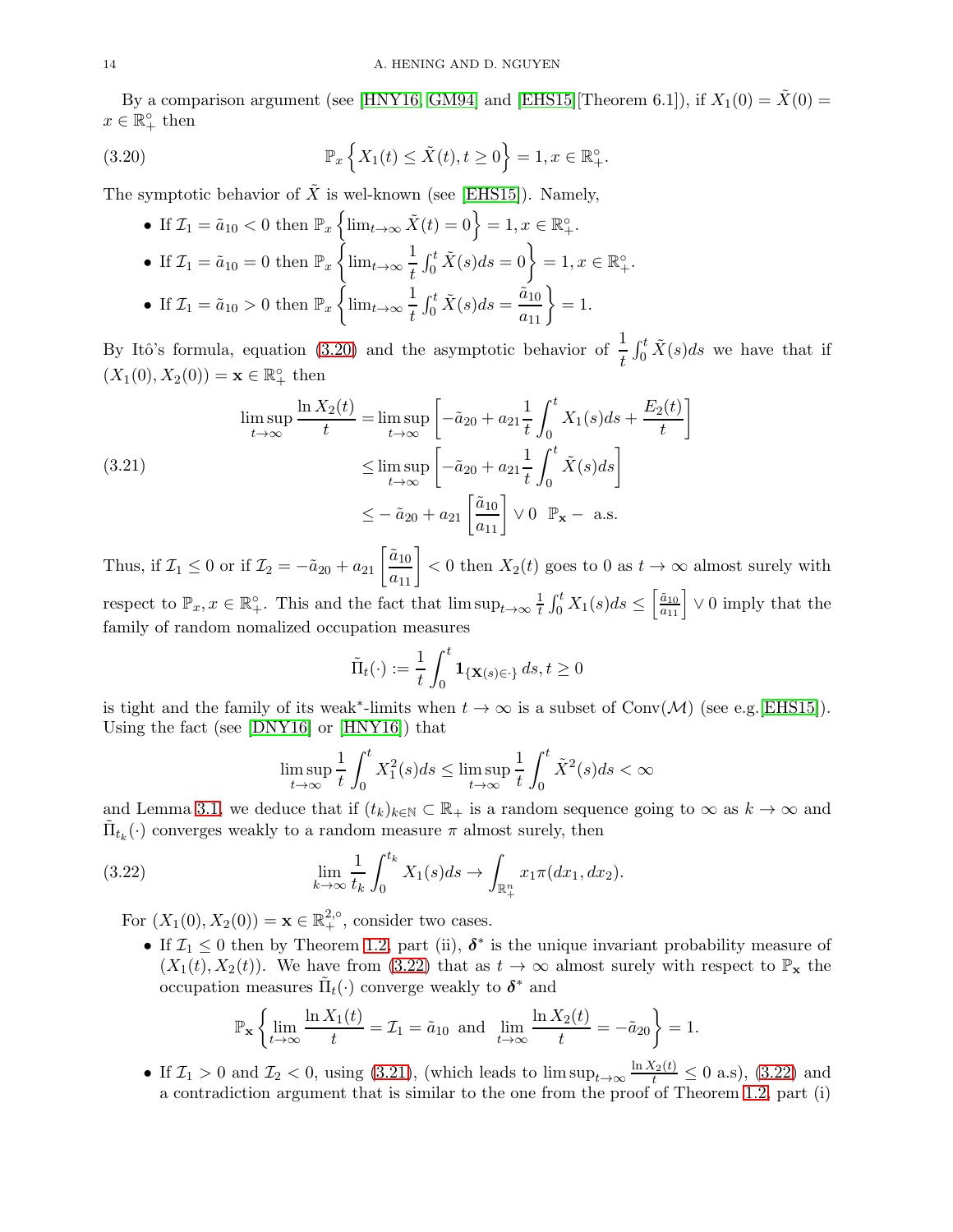and (ii), we get that as  $t \to \infty$  almost surely with respect to  $\mathbb{P}_{\mathbf{x}}$ , the occupation measures  $\tilde{\Pi}_t(\cdot)$  converge weakly to the unique invariant probability measure on  $\mathbb{R}^{(1),\circ}_+$  and

$$
\mathbb{P}_{\mathbf{x}}\left\{\lim_{t\to\infty}\frac{\ln X_2(t)}{t} = \mathcal{I}_2\right\} = 1.
$$

## 4. Invasion rates

<span id="page-14-0"></span>We want to analyze the invasion rates  $\mathcal{I}_i, i = 1, \ldots, n+1$ . For this we note by [\(1.5\)](#page-3-1) that we have to analyze the system [\(1.4\)](#page-2-1). This can be written in matrix form as

$$
A\mathbf{x}^{(n)} = \mathbf{a}
$$

where  $\mathbf{x}^{(n)} = \left(x_1^{(n)}\right)$  $\binom{n}{1}, \ldots, x_n^{(n)}$ ,  $\mathbf{a} = (-\tilde{a}_{10}, \tilde{a}_{20}, \tilde{a}_{30}, \ldots, \tilde{a}_{n0})^T$  and

| $-a_{11}$ | $-a_{12}$ |           | . .      |             |             |
|-----------|-----------|-----------|----------|-------------|-------------|
| $a_{21}$  |           | $-a_{23}$ | . .      |             |             |
|           | $a_{32}$  |           | $\cdots$ |             |             |
| ۰         |           |           |          |             |             |
|           |           |           | . .      |             | $a_{n-1,n}$ |
|           |           |           | $\cdots$ | $a_{n,n-1}$ |             |

It is well-known that the solution can be obtained by a forward sweep that is a special case of Gaussian elimination (see [\[Mal01\]](#page-20-24)). To simplify notation we let

$$
(d_1, \ldots, d_n)^T := (-\tilde{a}_{10}, \tilde{a}_{20}, \tilde{a}_{30}, \ldots, \tilde{a}_{n0})^T,
$$
  

$$
(c_1, \ldots, c_{n-1})^T := (-a_{12}, -a_{23}, \ldots, -a_{n-1,n})^T,
$$

and

<span id="page-14-1"></span>
$$
(f_2,\ldots,f_n)^T := (a_{21},a_{32},\ldots,a_{n,n-1})^T.
$$

Define new coefficients  $(c'_1, \ldots, c'_{j-1}), (d'_1, \ldots, d'_j)$  recursively as

(4.2) 
$$
c'_{i} = \begin{cases} \frac{c_{1}}{-a_{11}}, & i = 1\\ \frac{c_{i}}{-f_{i}c'_{i-1}}, & i = 2, 3, \ldots, n-1 \end{cases}
$$

and

(4.3) 
$$
d'_{i} = \begin{cases} \frac{d_{1}}{-a_{11}}, & i = 1 \\ \frac{d_{i}-f_{i}d'_{i-1}}{-f_{i}c'_{i-1}}, & i = 2,3,\ldots,n. \end{cases}
$$

Let  $l_i := \frac{c_i}{-f_i}$ . Then [\(4.2\)](#page-14-1) can be written as

<span id="page-14-2"></span>
$$
\frac{c_j'}{c_{j-2}'}=\frac{l_j}{l_{j-1}}
$$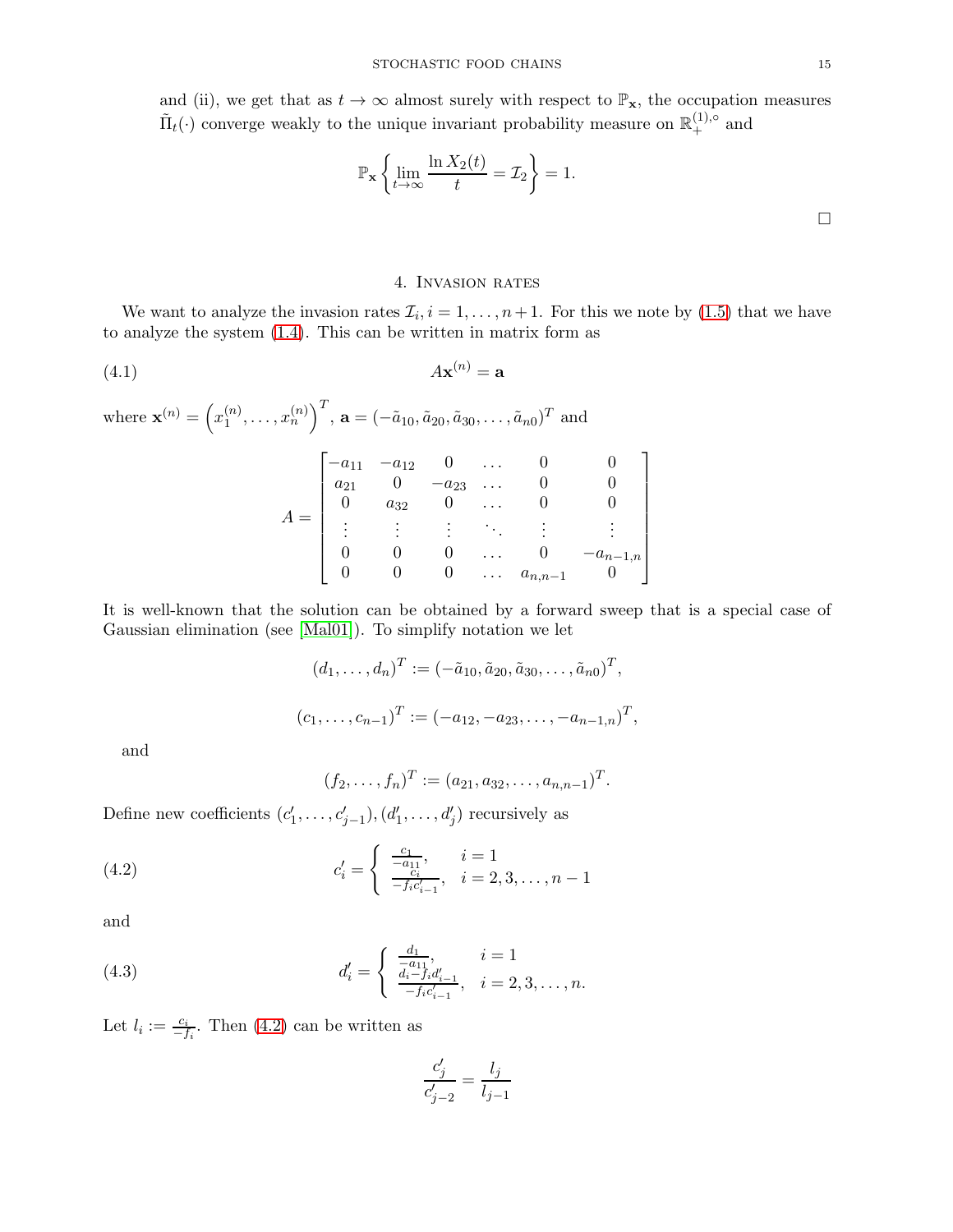which yields when j is even and  $4 \leq j \leq n$ ,

(4.4)  
\n
$$
c'_{j} = c'_{2} \prod_{i=2}^{j/2} \frac{l_{2i}}{l_{2i-1}}
$$
\n
$$
= -\frac{c_{2}b_{1}}{f_{2}c_{1}} \prod_{i=2}^{j/2} \frac{\frac{c_{2i}}{-f_{2i}}}{-f_{2i-1}}
$$
\n
$$
= \frac{a_{23}a_{11}}{a_{21}a_{12}} \prod_{i=2}^{j/2} \frac{a_{2i-1,2i}}{a_{2i-2,2i-1}} \frac{a_{2i-1,2i-2}}{a_{2i,2i-1}}
$$

while if  $j$  is odd and  $3 \leq j \leq n$ ,

(4.5)  

$$
c'_{j} = c'_{1} \prod_{i=1}^{(j-1)/2} \frac{l_{2i+1}}{l_{2i}}
$$

$$
= \frac{c_{1}}{b_{1}} \prod_{i=1}^{(j-1)/2} \frac{\frac{c_{2i+1}}{-f_{2i+1}}}{\frac{c_{2i}}{-f_{2i}}} = \frac{a_{12}}{a_{11}} \prod_{i=1}^{(j-1)/2} \frac{a_{2i,2i+1}}{a_{2i-1,2i}} \frac{a_{2i,2i-1}}{a_{2i+1,2i}}.
$$

Next, we want to find a formula for  $d'_n$ . Set  $e_i := \frac{d_{i+1}}{-f_{i+1}}$  $\frac{d_{i+1}}{-f_{i+1}c'_i}$  and  $g_i := \frac{1}{c'_i}$ . Then equation [\(4.3\)](#page-14-2)can be written as

$$
d'_{i+1} = e_i + g_i d'_i.
$$

One can see that the formula for this recursion is given by

$$
d'_{n} = \sum_{j=1}^{n-1} e_{j} \prod_{i=j+1}^{n-1} g_{i} + d'_{1} \prod_{i=1}^{n-1} g_{i}
$$
  
\n
$$
= \sum_{j=1}^{n-1} \frac{d_{j+1}}{-f_{j+1}c'_{j}} \prod_{i=j+1}^{n-1} \frac{1}{c'_{i}} + \frac{d_{1}}{b_{1}} \prod_{i=1}^{n-1} \frac{1}{c'_{i}}
$$
  
\n
$$
= -\sum_{j=1}^{n-1} \frac{\tilde{a}_{j+1,0}}{a_{j+1,j}} \prod_{i=j}^{n-1} \frac{1}{c'_{i}} + \frac{\tilde{a}_{10}}{a_{11}} \prod_{i=1}^{n-1} \frac{1}{c'_{i}}
$$
  
\n
$$
= \prod_{i=1}^{n-1} \frac{1}{c_{i}} \left( \sum_{j=1}^{n-1} \frac{d_{j+1}}{-f_{j+1}} \prod_{i=1}^{j-1} c'_{i} + d'_{1} \right)
$$

where we make the convention that  $\prod_{i=l}^{m} g_i = 1$  if  $l > m$ . For  $n \geq 3$  is odd we get (4.7)

<span id="page-15-0"></span>
$$
d'_n = \left(\prod_{i=1}^{(n-1)/2} \frac{a_{2i,2i-1}}{a_{2i-1,2i}}\right) \left(\frac{\tilde{a}_{10}}{a_{11}} - \sum_{j=1}^{(n-1)/2} \frac{\tilde{a}_{2j+1,0}}{a_{2j+1,2j}} \frac{a_{12}}{a_{11}} \prod_{i=2}^j \frac{a_{2i-2,2i-1}}{a_{2i-1,2i-2}} - \sum_{j=1}^{(n-1)/2} \frac{\tilde{a}_{2j,0}}{a_{2j,2j-1}} \prod_{i=1}^{j-1} \frac{a_{2i-1,2i}}{a_{2i,2i-1}}\right)
$$

while for  $n \geq 4$  even

(4.8)

<span id="page-15-1"></span>
$$
d'_{n} = \left(\frac{a_{11}}{a_{12}} \prod_{i=1}^{(n-2)/2} \frac{a_{2i+1,2i}}{a_{2i,2i+1}}\right) \left(\frac{\tilde{a}_{10}}{a_{11}} - \sum_{j=1}^{(n-2)/2} \frac{\tilde{a}_{2j+1,0}}{a_{2j+1,2j}} \frac{a_{12}}{a_{11}} \prod_{i=2}^{j} \frac{a_{2i-2,2i-1}}{a_{2i-1,2i-2}} - \sum_{j=1}^{n/2} \frac{\tilde{a}_{2j,0}}{a_{2j,2j-1}} \prod_{i=1}^{j-1} \frac{a_{2i-1,2i}}{a_{2i,2i-1}}\right)
$$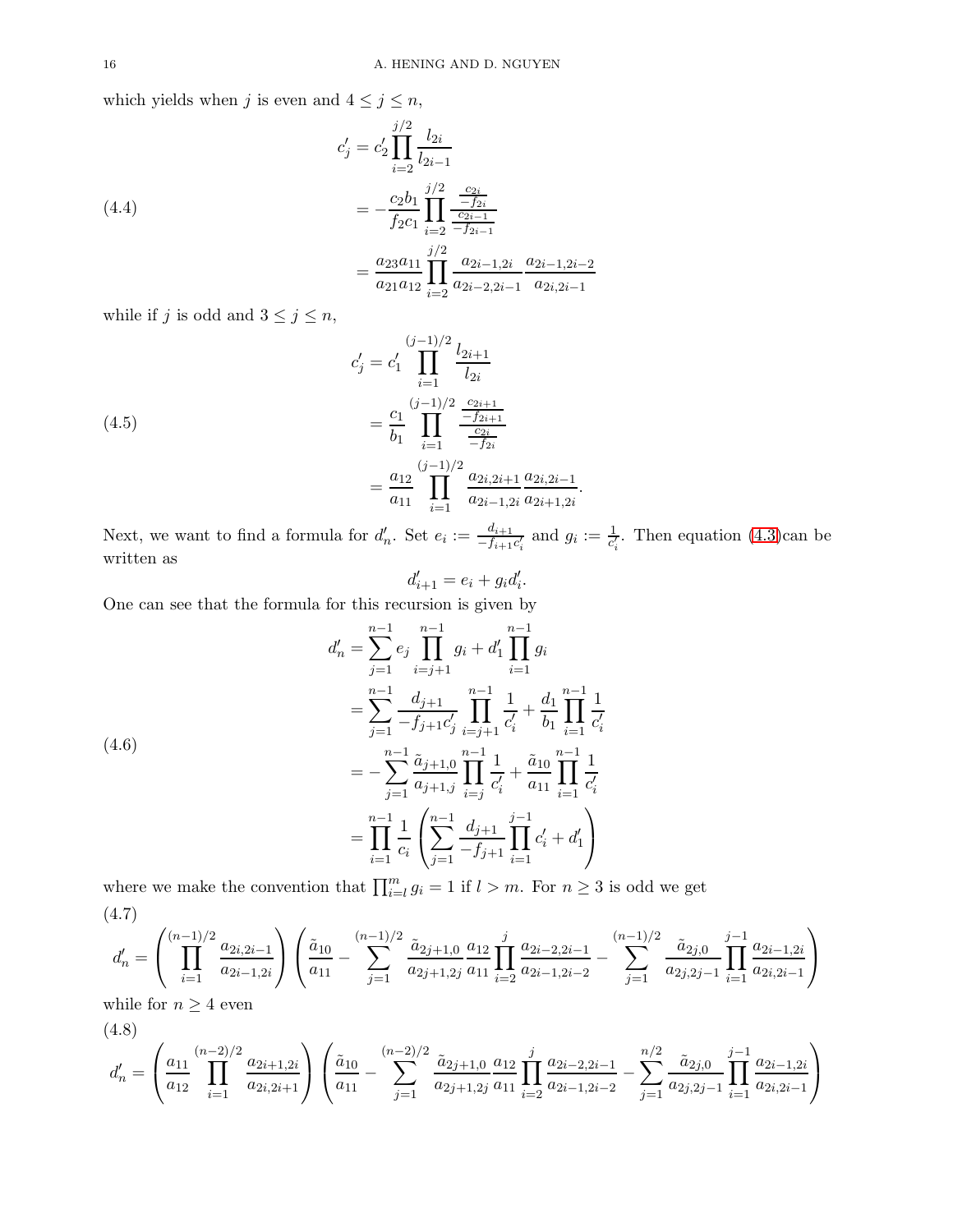As a result, if  $n \geq 3$  is odd we have

$$
\mathcal{I}_{n+1} = -\tilde{a}_{n+1,0} + a_{n+1,n} x_n^{(n)}
$$
\n
$$
= -\tilde{a}_{n+1,0} + a_{n+1,n} d'_n
$$
\n
$$
(4.9) \qquad = -\tilde{a}_{n+1,0} + a_{n+1,n} \left( \prod_{i=1}^{(n-1)/2} \frac{a_{2i,2i-1}}{a_{2i-1,2i}} \right) \left( \frac{\tilde{a}_{10}}{a_{11}} - \sum_{j=1}^{(n-1)/2} \frac{\tilde{a}_{2j+1,0}}{a_{2j+1,2j}} \frac{a_{12}}{a_{11}} \prod_{i=2}^{j} \frac{a_{2i-2,2i-1}}{a_{2i-1,2i-2}} - \sum_{j=1}^{(n-1)/2} \frac{\tilde{a}_{2j,0}}{a_{2j,2j-1}} \prod_{i=1}^{j-1} \frac{a_{2i-1,2i}}{a_{2i,2i-1}} \right)
$$

while for  $n \geq 4$  even

$$
\mathcal{I}_{n+1} = -\tilde{a}_{n+1,0} + a_{n+1,n} x_n^{(n)}
$$
\n
$$
= -\tilde{a}_{n+1,0} + a_{n+1,n} d'_n
$$
\n
$$
(4.10) \qquad = -\tilde{a}_{n+1,0} + a_{n+1,n} \left( \frac{a_{11}}{a_{12}} \prod_{i=1}^{(n-2)/2} \frac{a_{2i+1,2i}}{a_{2i,2i+1}} \right) \left( \frac{\tilde{a}_{10}}{a_{11}} - \sum_{j=1}^{(n-2)/2} \frac{\tilde{a}_{2j+1,0}}{a_{2j+1,2j}} \frac{a_{12}}{a_{11}} \prod_{i=2}^{j} \frac{a_{2i-2,2i-1}}{a_{2i-1,2i-2}} \right)
$$
\n
$$
- \sum_{j=1}^{n/2} \frac{\tilde{a}_{2j,0}}{a_{2j,2j-1}} \prod_{i=1}^{j-1} \frac{a_{2i-1,2i}}{a_{2i,2i-1}} \right).
$$

<span id="page-16-0"></span>**Lemma 4.1.** The quantities  $x_n^{(n)}$ ,  $\mathcal{I}_n$  and  $\tilde{\kappa}(n)$  have the same sign for any  $n \geq 1$ . *Proof.* It follows from  $(4.7)$ ,  $(4.8)$  and  $(1.6)$  that

$$
x_n^{(n)} = d'_n = \begin{cases} \frac{1}{a_{11}} \left( \prod_{i=1}^{(n-1)/2} \frac{a_{2i,2i-1}}{a_{2i-1,2i}} \right) \tilde{\kappa}(n) & \text{if } n \text{ is odd} \\ \frac{1}{a_{12}} \left( \prod_{i=1}^{(n-2)/2} \frac{a_{2i+1,2i}}{a_{2i,2i+1}} \right) \tilde{\kappa}(n) & \text{if } n \text{ is even.} \end{cases}
$$

Thus,  $x_n^{(n)}$  and  $\tilde{\kappa}(n)$  have the same sign. On the other hand, we deduce from [\(4.3\)](#page-14-2) that

$$
x_n^{(n)} = d'_n = \frac{d_n - f_n d'_{n-1}}{-f_n c'_{n-1}} = \frac{\mathcal{I}_n}{-f_n c'_{n-1}}, n \ge 2.
$$

In view of [\(4.2\)](#page-14-1), we have  $c'_{n-1} < 0$ . Thus,  $x_n^{(n)}$  and  $\mathcal{I}_n$  have the same sign for  $n \geq 2$ . The case  $n = 1$ is trivial.  $\Box$ 

**Remark 4.1.** The invasion rates are functions of the variances  $(\sigma_{ii})_{i=1,\dots,n}$ . We note that  $\mathcal{I}_j(\sigma_1,\dots,\sigma_j)$ is **strictly decreasing** in each variable  $\sigma_i, 1 \leq i \leq j$ . As a result environmental stochasticity is seen to increase the risk of extinction.

In the limit of no noise (i.e.  $\sigma_{ii} \downarrow 0$  for  $1 \leq 1 \leq n$ ) the invasion rates converge to  $\mathcal{I}_i$ , that is  $\mathcal{I}_i \uparrow \widehat{\mathcal{I}}_i$  as  $\sigma_{ii} \downarrow 0$ , where

$$
\widehat{\mathcal{I}}_{n+1} = -a_{n+1,0} + a_{n+1,n} \left( \prod_{i=1}^{(n-1)/2} \frac{a_{2i,2i-1}}{a_{2i-1,2i}} \right) \left( \frac{a_{10}}{a_{11}} - \sum_{j=1}^{(n-1)/2} \frac{a_{2j+1,0}}{a_{2j+1,2j}} \frac{a_{12}}{a_{11}} \prod_{i=2}^{j} \frac{a_{2i-2,2i-1}}{a_{2i-1,2i-2}} \right)
$$
\n
$$
-\sum_{j=1}^{(n-1)/2} \frac{a_{2j,0}}{a_{2j,2j-1}} \prod_{i=1}^{j-1} \frac{a_{2i-1,2i}}{a_{2i,2i-1}} \right)
$$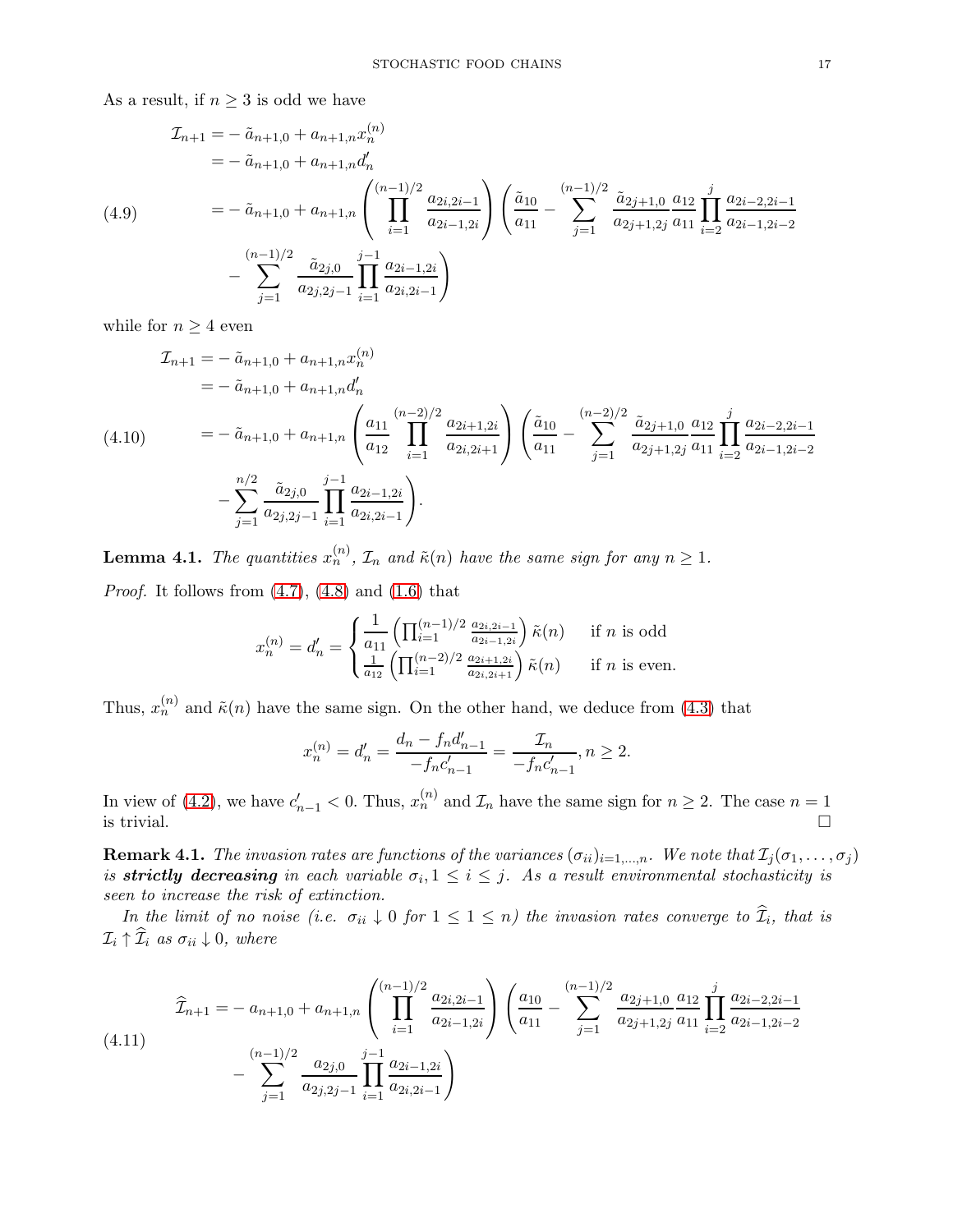while for  $n \geq 4$  even

$$
\hat{\mathcal{I}}_{n+1} = -a_{n+1,0} + a_{n+1,n} \left( \frac{a_{11}}{a_{12}} \prod_{i=1}^{(n-2)/2} \frac{a_{2i+1,2i}}{a_{2i,2i+1}} \right) \left( \frac{a_{10}}{a_{11}} - \sum_{j=1}^{(n-2)/2} \frac{a_{2j+1,0}}{a_{2j+1,2j}} \frac{a_{12}}{a_{11}} \prod_{i=2}^{j} \frac{a_{2i-2,2i-1}}{a_{2i-1,2i-2}} - \sum_{j=1}^{n/2} \frac{a_{2j,0}}{a_{2j,2j-1}} \prod_{i=1}^{j-1} \frac{a_{2i-1,2i}}{a_{2i,2i-1}} \right).
$$
\n(4.12)

Even though our methods do not work in the deterministic setting, the expressions for  $\widehat{\mathcal{I}}_1, \ldots, \widehat{\mathcal{I}}_n$ give, correctly, the deterministic invasion rates.

#### 5. Discussion

<span id="page-17-0"></span>We have analysed the persistence and extinction of species decscribed by a stochastic Lotka-Volterra food chain. Our main result, Theorem [1.2,](#page-4-0) looks at the setting when there is no intracompetition for the predator species and any species can only interact with the species that are directly above or below it in the food chain. We show that similarly to the deterministic case (see  $[\text{GH79}]$  one single factor,  $\tilde{\kappa}(n)$ , determines which species persist and which go extinct in a weak sense. It is interesting to note that one can recover  $\tilde{\kappa}(n)$  from the constant  $\kappa(n)$  (which determines the behavior of the deterministic food-chain), by doing the substitutions  $a_{10} \mapsto \tilde{a}_{10} = a_{10} - \frac{\sigma_{11}}{2}$ 2 and  $a_{j0} \mapsto \tilde{a}_{j0} = a_{j0} + \frac{\sigma_{jj}}{2}$  $\frac{jj}{2}, j \geq 2$ . Therefore, from a persistence/extinction point of view, the effect of the stochastic environment is that it lowers the growth rate of the prey species by one half of the variance of the noise affecting the prey and increases the death rates of all the predators by one half of the variance of the respective noise terms. This shows that in this model environmental noise inhibits the coexistence of species.

For technical reasons we cannot say anything about the speed of convergence to the invariant probability measure. When one or more species go extinct we can only show that they go extinct in a weak sense (other than in dimension  $n = 2$ , where we prove stronger results).

In Section [4](#page-14-0) we give explicit expressions for the invasion rates. The invasion rates are closely related to the factors  $(\tilde{\kappa}(i), i = 1, \ldots, n)$  - something that is shown in Lemma [4.1.](#page-16-0) Our results generalize the results from the deterministic setting of [\[GH79\]](#page-20-2) to their natural stochastic analogues. We are able to find an algebraically tractable criterion (just like in the deterministic setting) for persistence and extinction.

The invasion rates are shown to be closely related to the first moments of the invariant measures living on the boundary  $\partial \mathbb{R}^n_+$  of the system. This is the analogue of looking for the different equilibrium points of the deterministic system [\(1.1\)](#page-1-0) and then studying the stability of these points.

The main simplification of our model is the fact that the dynamics of each trophic level is governed by the adjoining trophic levels which immediately precede or succeed it. This fact makes it possible to explicitly describe the structure of the ergodic invariant probability measures of the system living on the boundary  $\partial \mathbb{R}^n_+$  (Lemma [3.4\)](#page-9-2). The key property of an invariant probability measure  $\mu$  living on  $\partial \mathbb{R}^n_+$  is that if predator  $X_j$  is not present then all predators that are above j (that is,  $X_i$  with  $i > j$ ) are also not present. This fact is biologically clear because if species  $X_j$ does not exist then  $X_{j+1}$  must go extinct since it does not have a food source.

We show that the introduction of a new top predator into the ecosystem makes extinction more likely. This agrees with the deterministic case studied in [\[GH79\]](#page-20-2).

For more complex interactions between predators and their prey (i.e. a food web instead of a food chain), even when  $n = 3$ , the possible outcomes become much more complicated. We refer the reader to [\[HN16\]](#page-20-11) for a detailed discussion of the case when one has one prey and two predators and the apex predator eats both the intermediate predator and the prey.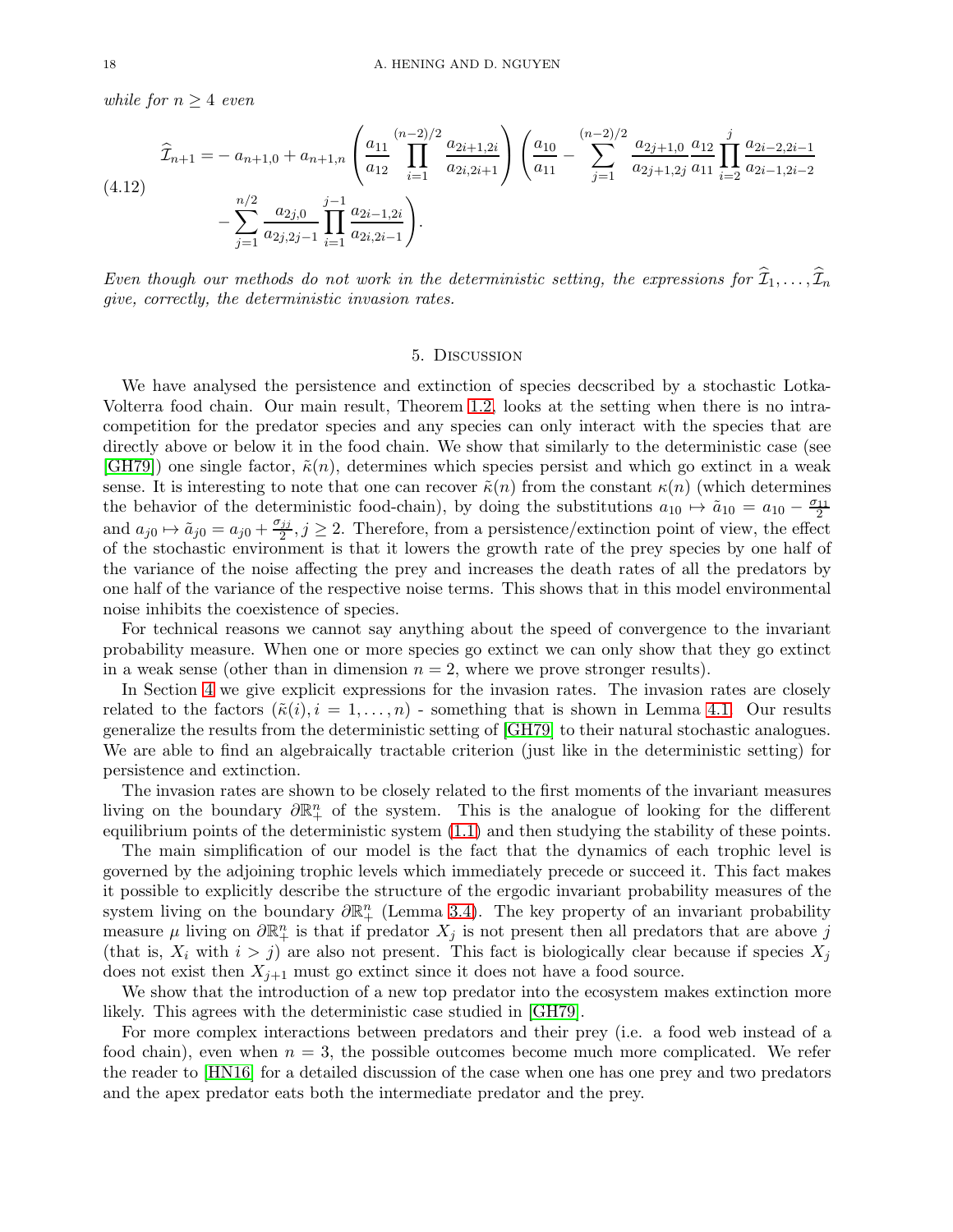Of course, one would usually want to prove some stronger results for when the species go extinct and  $n > 2$ . We conjecture the following result holds.

**Conjecture 5.1.** Assume that  $a_{11} > 0$ ,  $\Sigma$  is positive definite and  $\mathbf{X}(0) = \mathbf{x} \in \mathbb{R}^{n, \circ}_{+}$ . If there exists  $j^*$   $\lt n$  such that  $\tilde{\kappa}(j^*) > 0$  and  $\tilde{\kappa}(j^*+1) < 0$  then the predators  $(X_{j^*+1}, \ldots, X_n)$  go extinct, that is

$$
\mathbb{P}_x\left\{\lim_{t\to\infty}\frac{\ln X_k(t)}{t}=\tilde{a}_{k0}\right\}=1, k>j^*.
$$

At the same time, the normalized occupation measure of  $(X_1, \ldots, X_{j^*})$  converges weakly to the unique invariant probability measure  $\pi^{(j^*)}$  on  $\mathbb{R}^{(j^*),\circ}_{+}$ .

We are able to prove this conjecture when there exists strictly positive intraspecies competition among the predators. These results will appear in the follow-up paper [\[HN17\]](#page-20-7).

[\[GH79,](#page-20-2) [MHP14\]](#page-20-25) are able to analyze the system

<span id="page-18-0"></span>(5.1)  
\n
$$
dx_1(t) = x_1(t)(a_{10} - a_{12}x_2(t)) dt
$$
\n
$$
dx_2(t) = x_2(t)(-a_{20} + a_{21}x_1(t) - a_{23}x_3(t)) dt
$$
\n
$$
\vdots
$$
\n
$$
dx_{n-1}(t) = x_{n-1}(t)(-a_{n-1,0} + a_{n-1,n-2}x_{n-2}(t) - a_{n-1,n}x_n) dt
$$
\n
$$
dx_n(t) = x_n(t)(-a_{n0} + a_{n,n-1}x_{n-1}(t)) dt.
$$

Note that this is exactly [\(1.1\)](#page-1-0) with  $a_{11} = 0$ . The prey species grows exponentially in the absence of predators. The persistence and extinction of species can still be categorized in the deterministic model [\(5.1\)](#page-18-0) (see [\[GH79,](#page-20-2) Theorem 5]). However, our methods do not work in the stochastic generalization of this setting. We must assume in our proofs that  $a_{11} > 0$ . This assumption is natural from a biological point of view since resources are limited so the prey should not be able to grow without bounds on its own. For results when  $a_{11} = 0$ , in the case when one uses telegraph noise instead of white noise, the reader is referred to [\[TDHS06\]](#page-20-26) where the authors prove a surprising result: switching between two deterministic two-dimensional predator-prey systems does not lead to persistence or extinction. We expect the stochastic version of [\(5.1\)](#page-18-0) with white noise to exhibit similar strange properties.

In ecology there has been an increased interest in the *spatial synchrony* that appears in population dynamics. This refers to the changes in the time-dependent characteristics (i.e. abundances etc) of populations. One of the mechanisms which creates synchrony is the dependence of the population dynamics on a synchronous random environmental factor such as temperature or rainfall. The synchronizing effect of environmental stochasticity, or the so-called *Moran effect*, has been observed in multiple population models. Usually this effect is the result of random but correlated weather effects acting on populations. For many biotic and abiotic factors, like population density, temperature or growth rate, values at close locations are usually similar. We refer the reader interested in an in-depth analysis of spatial synchrony to [\[KBB](#page-20-27)+00, [LKB04\]](#page-20-28). Most stochastic differential equations models appearing in the population dynamics literature treat only the case when the noise is non-degenerate (although see [\[Rud03,](#page-20-18) [DNDY16\]](#page-19-13)). Although this significantly simplifies the technical proofs, from a biological point of view it is not clear that the noise should not be degenerate. For example, if one models a system with multiple populations then all populations can be influenced by the same factors (a disease, changes in temperature and sunlight etc). Environmental factors can intrinsically create spatial correlations and as such it makes sense to study how these degenerate systems compare to the non-degenerate ones. In our setting the noise affecting the different species could be strongly correlated. Actually, in some cases it could be more realistic to have the same one-dimensional Brownian motion  $(B_t)_{t\geq0}$  driving the dynamics of all the interacting species. Therefore, we chose to present a full analysis of the degenerate setting.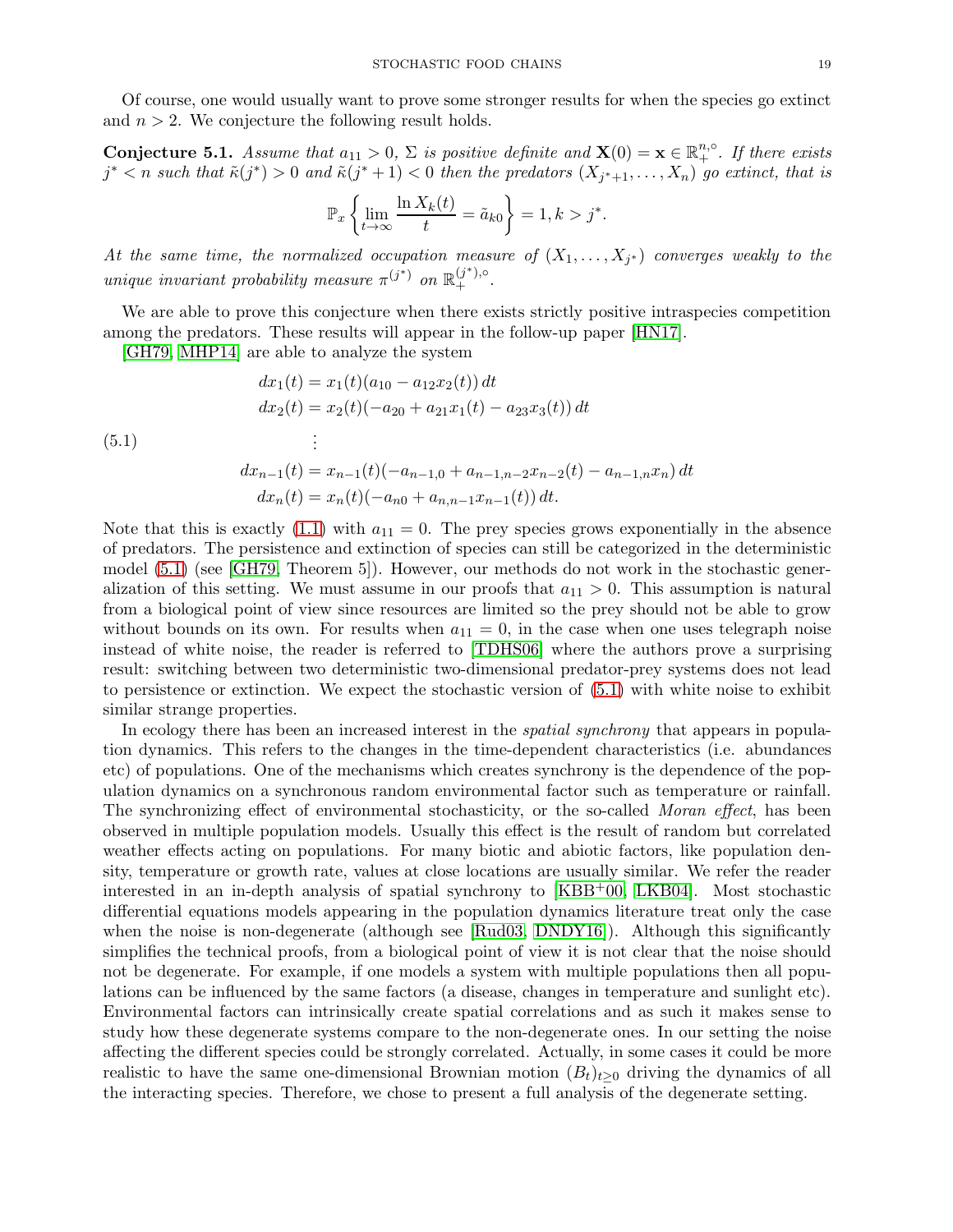5.0.1. Future work. There are many possible directions for extending our results or adapting them to different settings. One natural generalization would be to work with more general food chains, not necessarily of Lotka-Volterra type, that have been studied in the deterministic setting (see [\[Gar80,](#page-20-5) [FS85\]](#page-20-6)) and add environmental fluctuations. We expect that the newly developed methods from [\[Ben16\]](#page-19-10) and [\[HN16\]](#page-20-11) will be key when trying to prove results about persistence and extinction of populations in stochastic environments.

A different problem would be the one where environmental fluctuations are modelled by telegraph noise instead of white noise. This would make our system a piecewise deterministic Markov process (PDMP). These processes have recently been studied in a biological context and have offered new insight regarding the competitive exclusion principle (see [\[BL16\]](#page-19-9)) and the long term behavior of predator-prey communities (see [\[Cos16\]](#page-19-14)).

One can expect that the functional response of some predator species changes according to the seasonally varying prey availability. A first result in this direction has appeared in [\[TL16\]](#page-20-29). However, in [\[TL16\]](#page-20-29) the authors assume that the lengths of the seasons are constant whereas a more intuitive assumption would be that they are random. We expect to explore this direction in future work.

Our model does not account for population structure. Examples of structured populations can be found by looking at a population in which individuals can live in one of n patches (e.g. fish swimming between basins of a lake or butterflies dispersing between meadows). Dispersion is viewed by many population biologists as an important mechanism for survival. Not only does dispersion allow individuals to escape unfavorable landscapes (due to environmental changes or lack of resources), it also facilitates populations to smooth out local spatio-temporal environmental changes. Lotka-Volterra systems with dispersion in the deterministic setting have been studied in [\[Has78\]](#page-20-30). It would be interesting generalize this to a stochastic setting.

#### <span id="page-19-0"></span>**REFERENCES**

- <span id="page-19-4"></span>[BEM07] J. Blath, A. Etheridge, and M. Meredith, Coexistence in locally regulated competing populations and survival of branching annihilating random walk, Ann. Appl. Probab. 17 (2007), no. 5-6, 1474-1507. MR 2358631
- <span id="page-19-10"></span>[Ben16] M. Benaïm, Stochastic persistence, preprint.
- <span id="page-19-6"></span>[BHS08] M. Benaïm, J. Hofbauer, and W. H. Sandholm, Robust permanence and impermanence for stochastic replicator dynamics, J. Biol. Dyn. 2 (2008), no. 2, 180–195. MR 2427526
- <span id="page-19-9"></span>[BL16] M. Benaïm and C. Lobry, Lotka Volterra in fluctuating environment or "how switching between beneficial environments can make survival harder", Ann. Appl. Probab. (2016), to appear.
- <span id="page-19-11"></span>[Bra02] C. A. Braumann, Variable effort harvesting models in random environments: generalization to densitydependent noise intensities, Math. Biosci. 177/178 (2002), 229-245, Deterministic and stochastic modeling of biointeraction (West Lafayette, IN, 2000). MR 1923811
- <span id="page-19-5"></span>[BS09] M. Benaïm and S. J. Schreiber, Persistence of structured populations in random environments, Theoretical Population Biology 76 (2009), no. 1, 19–34.
- <span id="page-19-8"></span> $[CCL^+09]$  P. Cattiaux, P. Collet, A. Lambert, S. Martínez, S. Méléard, and J. San Martín, *Quasi-stationary distribu*tions and diffusion models in population dynamics, Ann. Probab. **37** (2009), no. 5, 1926–1969. MR 2561437 [Che00] P. Chesson, General theory of competitive coexistence in spatially-varying environments, Theoretical Pop-
- <span id="page-19-7"></span><span id="page-19-1"></span>ulation Biology 58 (2000), no. 3, 211–237. [CM10] P. Cattiaux and S. Méléard, Competitive or weak cooperative stochastic Lotka–Volterra systems conditioned on non-extinction, J. Math. Biol. 60 (2010), no. 6, 797–829. MR 2606515
- <span id="page-19-14"></span>[Cos16] M. Costa, A piecewise deterministic model for a prey-predator community, Ann. Appl. Probab. 26 (2016), no. 6, 3491–3530. MR 3582809
- <span id="page-19-13"></span>[DNDY16] N. T. Dieu, D. H. Nguyen, N. H. Du, and G. Yin, Classification of asymptotic behavior in a stochastic SIR model, SIAM J. Appl. Dyn. Syst. 15 (2016), no. 2, 1062–1084. MR 3505304
- <span id="page-19-12"></span>[DNY16] N. H. Du, D. H Nguyen, and G. Yin, Dynamics of a stochastic Lotka-Volterra model perturbed by white noise, J. Appl. Probab. **53** (2016), no. 1, 187–202. MR 3540790
- <span id="page-19-3"></span>[EHS15] S. N. Evans, A. Hening, and S. J. Schreiber, Protected polymorphisms and evolutionary stability of patchselection strategies in stochastic environments, J. Math. Biol. 71 (2015), no. 2, 325–359. MR 3367678
- <span id="page-19-2"></span>[ERSS13] S. N. Evans, P. L. Ralph, S. J. Schreiber, and A. Sen, Stochastic population growth in spatially heterogeneous environments, J. Math. Biol. 66 (2013), no. 3, 423–476. MR 3010201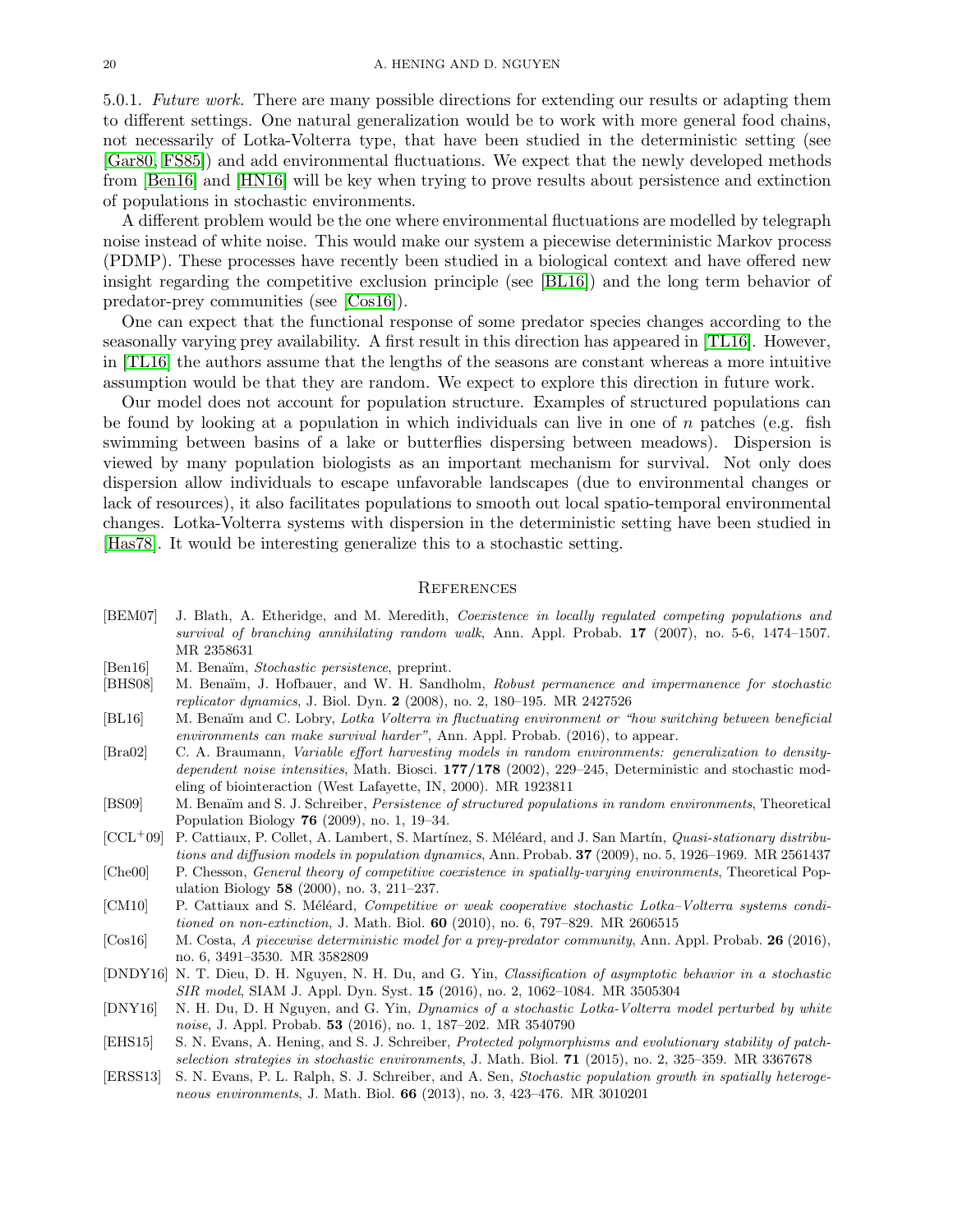- <span id="page-20-6"></span>[FS85] H. I. Freedman and J. W. H. So, Global stability and persistence of simple food chains, Math. Biosci. 76 (1985), no. 1, 69–86. MR 809991
- <span id="page-20-5"></span>[Gar80] T. C. Gard, Persistence in food chains with general interactions, Math. Biosci. 51 (1980), no. 1-2, 165–174. MR 605583
- <span id="page-20-15"></span><span id="page-20-13"></span>[Gar84] , Persistence in stochastic food web models, Bull. Math. Biol. 46 (1984), no. 3, 357-370. MR 748544 [Gar88] , Introduction to stochastic differential equations, M. Dekker, 1988.
- <span id="page-20-2"></span>[GH79] T. C. Gard and T. G. Hallam, Persistence in food webs. I. Lotka-Volterra food chains, Bull. Math. Biol. 41 (1979), no. 6, 877–891. MR 640001
- <span id="page-20-23"></span>[GM94] C. Geiß and R. Manthey, Comparison theorems for stochastic differential equations in finite and infinite dimensions, Stochastic Process. Appl. 53 (1994), no. 1, 23–35. MR 1290705
- <span id="page-20-4"></span>[Har79] G. W. Harrison, Global stability of food chains, The American Naturalist 114 (1979), no. 3, 455–457.
- <span id="page-20-30"></span>[Has78] A. Hastings, Global stability in Lotka-Volterra systems with diffusion, J. Math. Biol. 6 (1978), no. 2, 163–168. MR 647285
- <span id="page-20-11"></span>[HN16] A. Hening and D. Nguyen, Coexistence and extinction for stochastic Kolmogorov systems, submitted (2016).
- <span id="page-20-7"></span>[HN17] , Persistence in stochastic Lotka-Volterra food chains with intraspecific competition, preprint (2017).
- <span id="page-20-14"></span>[HNY16] A. Hening, D. Nguyen, and G. Yin, Stochastic population growth in spatially heterogeneous environments: The density-dependent case, submitted (2016), <http://arxiv.org/abs/1605.02027>.
- <span id="page-20-22"></span>[Kal02] O. Kallenberg, Foundations of modern probability, Springer, 2002.
- <span id="page-20-27"></span>[KBB<sup>+</sup>00] B. E. Kendall, O. N. Bjørnstad, J. Bascompte, T. H. Keitt, and W. F. Fagan, Dispersal, environmental correlation, and spatial synchrony in population dynamics, The American Naturalist 155 (2000), no. 5, 628–636.
- <span id="page-20-17"></span>[LB16] M. Liu and C. Bai, Analysis of a stochastic tri-trophic food-chain model with harvesting, J. Math. Biol. 73 (2016), no. 3, 597–625. MR 3535415
- <span id="page-20-8"></span>[LES03] R. Lande, S. Engen, and B.-E. Saether, Stochastic population dynamics in ecology and conservation, Oxford University Press on Demand, 2003.
- <span id="page-20-28"></span>[LKB04] A. Liebhold, W. D. Koenig, and O. N. Bjørnstad, Spatial synchrony in population dynamics, Annual Review of Ecology, Evolution, and Systematics (2004), 467–490.
- <span id="page-20-20"></span>[LM09] Q. Luo and X. Mao, Stochastic population dynamics under regime switching. II, J. Math. Anal. Appl. 355 (2009), no. 2, 577–593. MR 2521735
- <span id="page-20-1"></span>[Lot25] A. J. Lotka, *Elements of physical biology*.
- <span id="page-20-24"></span>[Mal01] R. K. Mallik, The inverse of a tridiagonal matrix, Linear Algebra Appl. 325 (2001), no. 1-3. MR 1810099
- <span id="page-20-25"></span>[MHP14] N. Massarelli, K. Hoffman, and J. P. Previte, *Effect of parity on productivity and sustainability of Lotka*-Volterra food chains: bounded orbits in food chains, J. Math. Biol. 69 (2014), no. 6-7, 1609–1626. MR 3275207
- <span id="page-20-21"></span>[NYZ17] D. H Nguyen, G. Yin, and C. Zhu, Certain properties related to well posedness of switching diffusions, Stochastic Process. Appl. (2017).
- <span id="page-20-0"></span>[Pim82] S. L. Pimm, Food webs, Food webs, Springer, 1982, pp. 1–11.
- <span id="page-20-19"></span>[Pol79] P. Polansky, Invariant distributions for multi-population models in random environments, Theoretical Population Biology 16 (1979), no. 1, 25–34.
- <span id="page-20-18"></span>[Rud03] R. Rudnicki, Long-time behaviour of a stochastic prey-predator model, Stochastic Process. Appl. 108 (2003), no. 1, 93–107. MR 2008602
- <span id="page-20-10"></span>[SBA11] S. J. Schreiber, M. Benaïm, and K. A. S. Atchadé, *Persistence in fluctuating environments*, J. Math. Biol. 62 (2011), no. 5, 655–683. MR 2786721
- <span id="page-20-16"></span>[Sch12] S. J. Schreiber, Persistence for stochastic difference equations: a mini-review, J. Difference Equ. Appl. 18 (2012), no. 8, 1381–1403. MR 2956051
- <span id="page-20-9"></span>[SLS09] S. J. Schreiber and J. O. Lloyd-Smith, Invasion dynamics in spatially heterogeneous environments, The American Naturalist 174 (2009), no. 4, 490–505.
- <span id="page-20-3"></span>[So79] J. W. H. So, A note on the global stability and bifurcation phenomenon of a Lotka-Volterra food chain, Journal of Theoretical Biology 80 (1979), no. 2, 185–187.
- <span id="page-20-26"></span>[TDHS06] Y. Takeuchi, N. H. Du, N. T. Hieu, and K. Sato, Evolution of predator-prey systems described by a Lotka-Volterra equation under random environment, J. Math. Anal. Appl. 323 (2006), no. 2, 938–957. MR 2260154
- <span id="page-20-29"></span>[TL16] R. Tyson and F. Lutscher, Seasonally varying predation behavior and climate shifts are predicted to affect predator-prey cycles, The American Naturalist 188 (2016), no. 5, 539–553.
- <span id="page-20-12"></span>[Tur77] M. Turelli, Random environments and stochastic calculus, Theoretical Population Biology 12 (1977), no. 2, 140–178.